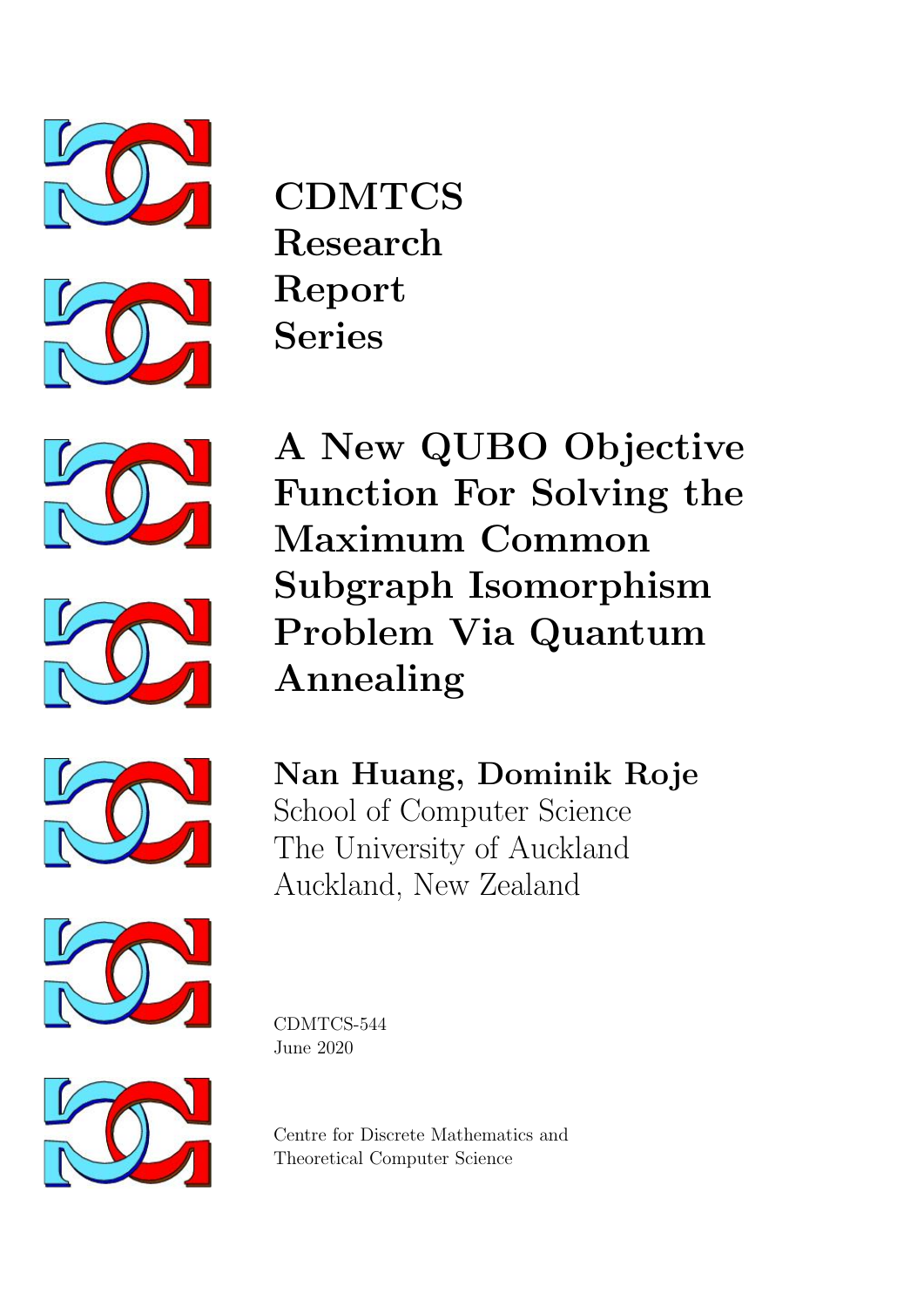# A New QUBO Objective Function For Solving the Maximum Common Subgraph Isomorphism Problem Via Quantum Annealing

Nan Huang<sup>∗</sup> , Dominik Roje†

October 23, 2020

#### Abstract

We present QUBO objective functions for the maximum common sub-graph isomorphism problem, proved their correctness and illustrate them with a few toy problems. Very small scale problems can be solved by the D-Wave 2X machine with high enough accurate rates; however, for larger scale problems, the accurate rate drops significantly.

## 1 Introduction

Quantum computing is a field of increasing interest to computer scientists that involves taking advantage of quantum effects to perform computations that differ significantly from those of classical computers. Certain types of problems, such as simulations of quantum systems, which are considered to be too hard for classical computers, may be solved by quantum computers within a reasonable time. Even though it is still debatable if exponential speed-up on certain types of problems can be achieved by quantum computers, the possibility of a huge advantage still drives people to develop new types of quantum machines. In this area, developing quantum algorithms is essential.

D-Wave computers are based on a process known as quantum annealing. These quantum computers solve discrete optimisations problems like Ising problem or the Quadratic Unconstrained Binary Optimisation (QUBO) problem. D-Wave computers take advantage of quantum tunnelling to find the global minimum of objective functions. Various problems can be reformulated as QUBOs, so they can solved by these machines [\[3,](#page-18-0) [18,](#page-19-0) [19\]](#page-19-1). This method has the potential to solve hard graph problems, such as the graph isomorphism problem [\[26\]](#page-20-0), graph partitioning [\[21\]](#page-20-1) and many others [\[8,](#page-19-2) [13,](#page-19-3) [20\]](#page-20-2).

<sup>∗</sup>School of Computer Science, The University of Auckland, Auckland, New Zealand. ORCID: 0000-0003-3760-496X

Email: nhua630@aucklanduni.ac.nz

<sup>†</sup>School of Computer Science, The University of Auckland, Auckland, New Zealand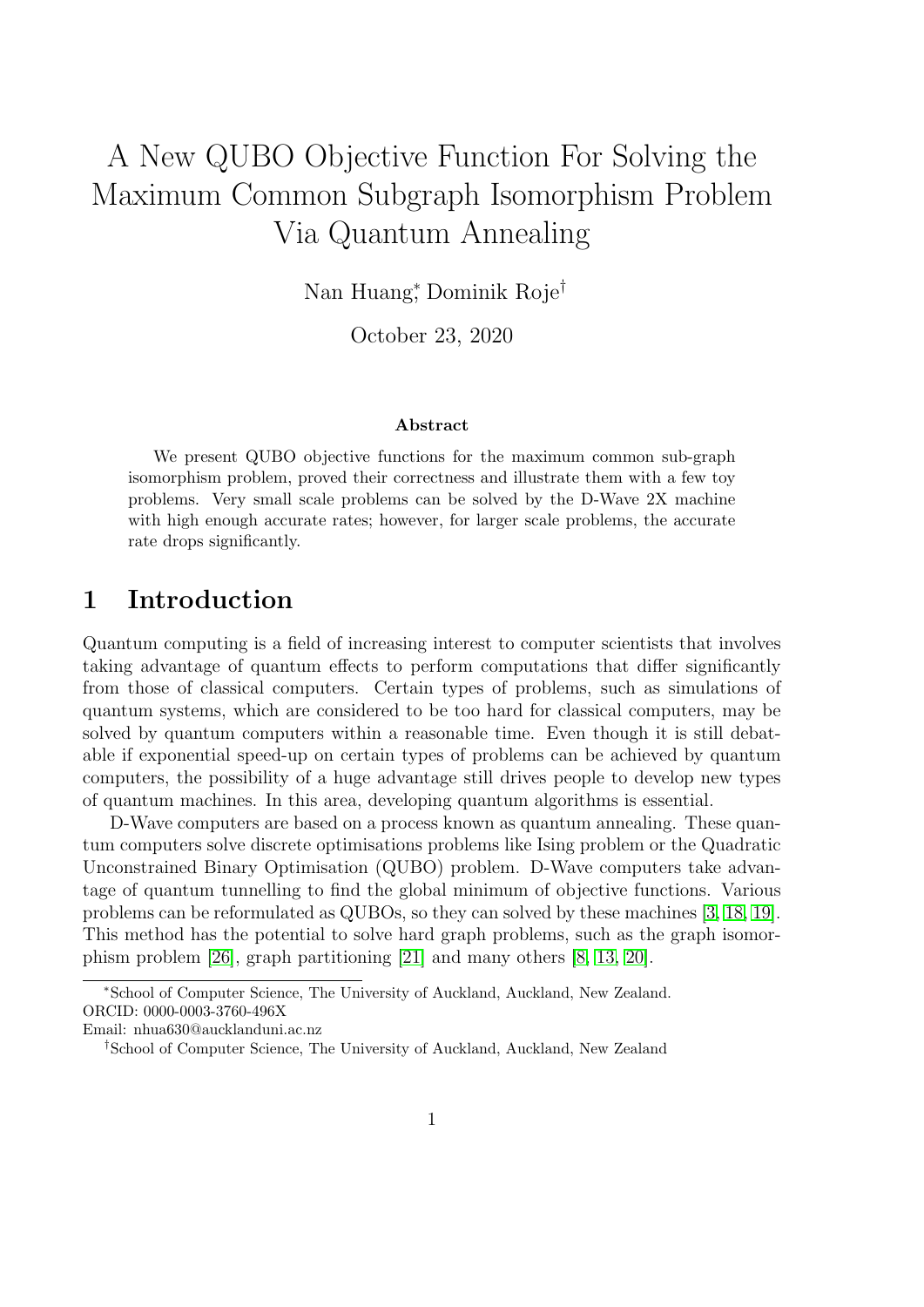The maximum common subgraph isomorphism problem is one of the NP-hard graph related problems that has a wide impact in bio-informatics [\[4\]](#page-18-1), alignment of chemical structures [\[14\]](#page-19-4), computer vision and pattern matching [\[9,](#page-19-5) [12\]](#page-19-6), etc. By solving this problem, we get the largest common subgraph of the two input graphs. There are two variations of this problem that have been studied a lot  $[4, 14]$  $[4, 14]$ : the maximum common induced subgraph isomorphism (MCISI) problem and the maximum common edge subgraph isomorphism (MCESI) problem.

In this paper we propose QUBO formulations for the problems MCISI and MCESI, so we can solve them on a D-Wave computer. We first give their definitions and their QUBO formulations. Then we prove the correctness of these formulations. Finally, we run instances of the problems for some small organic molecules on a real D-Wave 2X machine and analyse the experimental data.

## <span id="page-2-0"></span>2 QUBO formulations for the maximum common subgraph isomorphism problem

In [\[6\]](#page-19-7) QUBO formulations for the subgraph isomorphism problem and the induced subgraph isomorphism problem are provided. An improved QUBO formulation that reduces the number of variables was proposed in [\[25\]](#page-20-3). Solving the graph isomorphism problem decides whether the two graphs are isomorphic. Solving the subgraph (induced subgraph) isomorphism problem decides whether one graph is isomorphic to a subgraph (induced subgraph) of the other graph. A simple example of these three problems are shown in Figure [1.](#page-3-0) In Figure [1\(](#page-3-0)a), the two graphs are isomorphic to each other. In Figure 1(b), there is an isomorphism between the left graph and an induced subgraph of the right graph. In Figure [1\(](#page-3-0)c), the left graph is isomorphic to a subgraph of the right graph. However, the solutions of all three problems cannot show the common sub-structure shared by two graphs of arbitrary sizes. In order to obtain this piece of information, we can solve the maximum common subgraph isomorphism problem to determine the largest shared sub-structure. We will build our QUBO formulation for the maximum common subgraph isomorphism problem by extending the idea in [\[6\]](#page-19-7). Before we show our QUBO formulation, we first describe the notation that we will use, then we give a detailed definition of the problems.

#### 2.1 Definition and notation

We denote the integers modulo n by  $\mathbb{Z}_n = \{0, \ldots, n-1\}$  and a repeated cross product by

$$
\underbrace{\mathbb{Z}_n \times \cdots \times \mathbb{Z}_n}_{m \text{ times}} = \mathbb{Z}_n^m.
$$

A partial function  $f: X \dashrightarrow Y$  is a function which is undefined for some values of  $x \in X$ . The domain of f, denoted  $Dom(f)$ , is all  $x \in X$  where  $f(x)$  is defined and the image of f, denoted Im(f), is the set of  $f(x)$  for all  $x \in \text{Dom}(f)$ .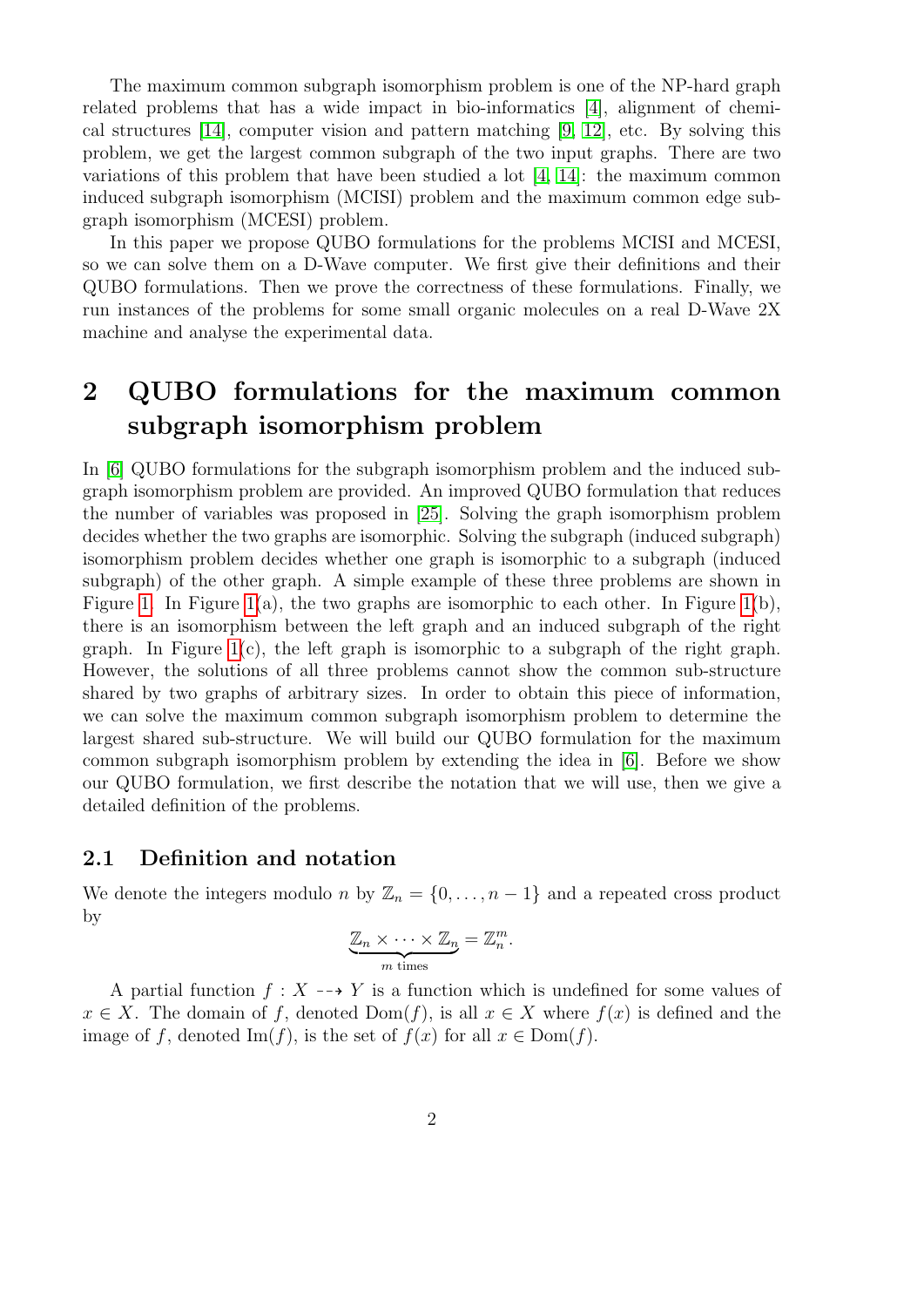<span id="page-3-0"></span>



Figure 1: Examples of graph isomorphism, induced subgraph isomorphism and subgraph isomorphism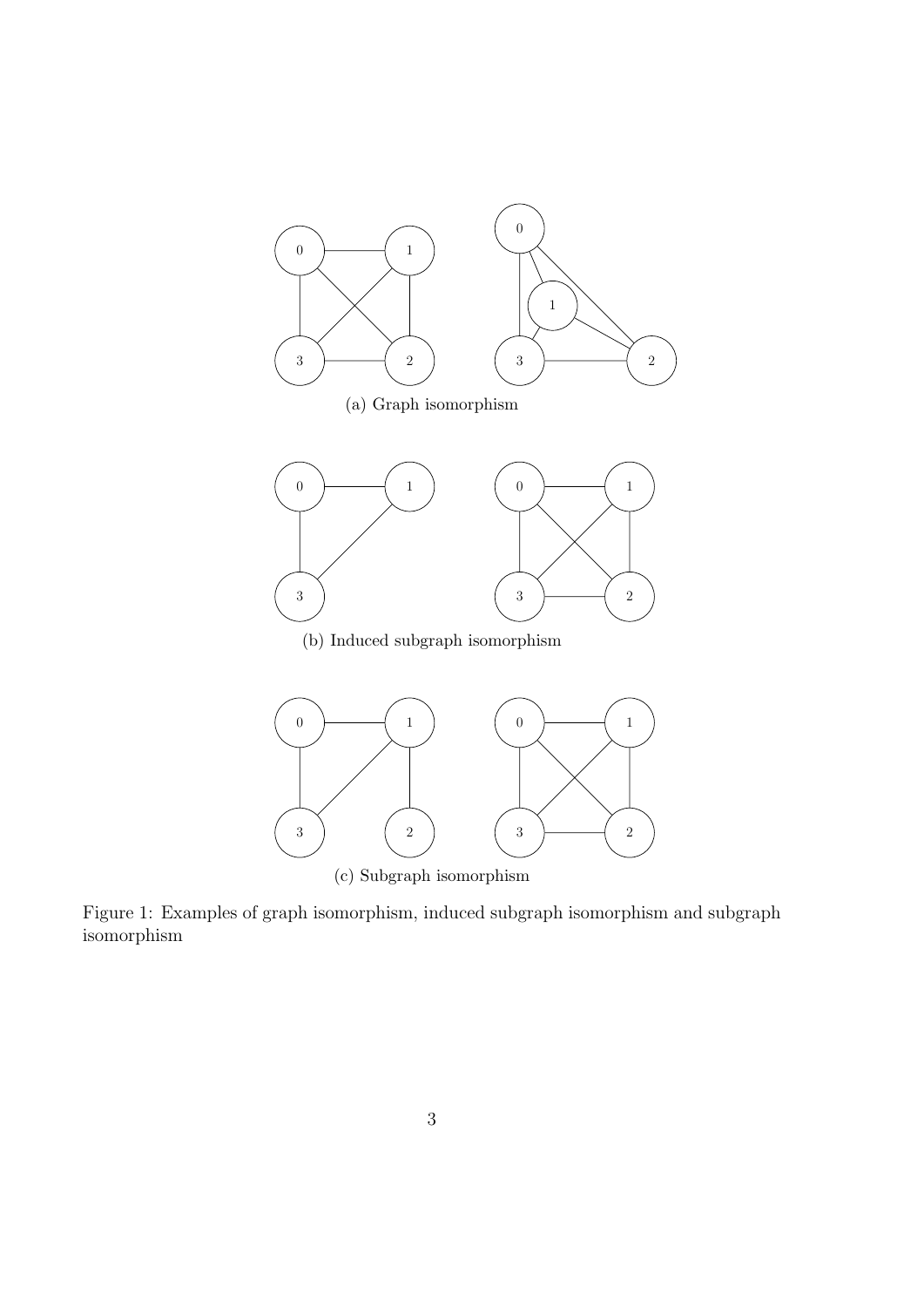**Definition 1.** A *labeled graph* (adding weights to a simple graph) can be represented by a four-tuple  $G = (V, E, \alpha, \beta)$ , where

- $V$  is the set of vertices,
- $E \subset V \times V$  is the set of edges.
- $\alpha: V \to L_V$  is a function assigning labels to vertices,
- $\beta: E \to L_E$  is a function assigning labels to edges.

If  $u, v \in V$  then we denote an edge connecting u and v by uv. Alternatively, we say  $(u, v) \in E$ .

**Definition 2.** Given a graph  $G = (V, E, \alpha, \beta)$ , a subgraph of G is a graph  $S = (V_S, E_S, \alpha_S, \beta_S)$ , where

- $V_S \subseteq V$ ,
- $E_S \subseteq E \cap (V_S \times V_S)$ ,
- $\alpha_S = \alpha \mid_{V_S},$
- $\beta_S = \beta \mid_{E_S}$ .

**Definition 3.** Given a graph  $G = (V, E, \alpha, \beta)$ , an *induced subgraph* of G is a graph  $I = (V_I, E_I, \alpha_I, \beta_I)$ , where

- $V_I \subset V$ ,
- $E_I = E \cap (V_I \times V_I)$ ,
- $\alpha_I = \alpha \mid_{V_I},$
- $\beta_I = \beta \mid_{E_I}$ .

**Definition 4.** A bijective function  $\psi: V_1 \to V_2$  is a *graph isomorphism* between graphs  $G_1 = (V_1, E_1, \alpha_1, \beta_1)$  and  $G_2 = (V_2, E_2, \alpha_2, \beta_2)$  if

- $\alpha_1(v_1) = \alpha_2(\psi(v_1))$  for all  $v_1 \in V_1$  and  $\alpha_2(v_2) = \alpha_1(\psi^{-1}(v_2))$  for all  $v_2 \in V_2$ ,
- for any edge  $e_1 = (v_1, v_1') \in E_1$ , there exists an edge  $e_2 = (\psi(v_1), \psi(v_1')) \in E_2$ , such that  $\beta_1(e_1) = \beta_2(e_2)$ , and for any edge  $e_2 = (v_2, v_2') \in E_2$ , there exists an edge  $e_1 = (\psi^{-1}(v_2), \psi^{-1}(v'_2)) \in E_1$ , such that  $\beta_1(e_1) = \beta_2(e_2)$

**Definition 5.** An injective function  $\phi: V_1 \rightarrow V_2$  is a subgraph isomorphism between graphs  $G_1 = (V_1, E_1, \alpha_1, \beta_1)$  and  $G_2 = (V_2, E_2, \alpha_2, \beta_2)$  if there exists a subgraph S of the graph  $G_2$ , such that  $\phi$  is a graph isomorphism between  $G_1$  and S.

**Definition 6.** An injective function  $\Phi: V_1 \to V_2$  is an *induced subgraph isomorphism* between graphs  $G_1 = (V_1, E_1, \alpha_1, \beta_1)$  and  $G_2 = (V_2, E_2, \alpha_2, \beta_2)$  if there exists an induced subgraph I of the graph  $G_2$ , such that  $\Phi$  is a graph isomorphism between  $G_1$  and I.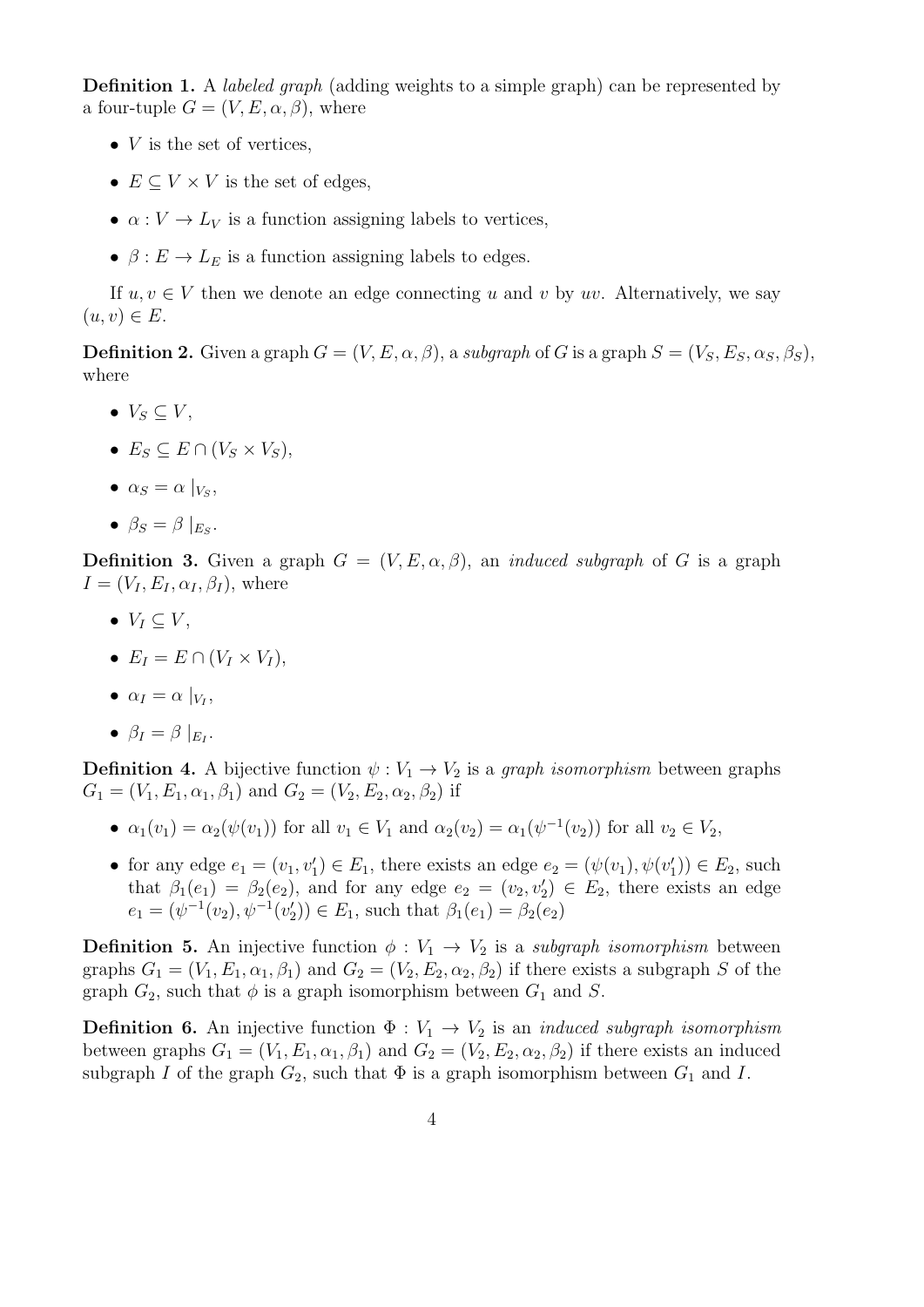**Definition 7.** Given graphs  $G_1 = (V_1, E_1, \alpha_1, \beta_1)$  and  $G_2 = (V_2, E_2, \alpha_2, \beta_2)$ , S is a com*mon subgraph* of both  $G_1$  and  $G_2$  if there exists a subgraph isomorphism between S and  $G_1$ , and a subgraph isomorphism between S and  $G_2$ .

**Definition 8.** Given graphs  $G_1 = (V_1, E_1, \alpha_1, \beta_1)$  and  $G_2 = (V_2, E_2, \alpha_2, \beta_2)$ , I is a com*mon induced subgraph* of both  $G_1$  and  $G_2$  if there exists an induced subgraph isomorphism  $\Phi$  between I and  $G_1$ , and an induced subgraph isomorphism between I and  $G_2$ .

Next, we give the definition for the maximum common subgraph isomorphism. Since it is both meaningful to find the maximum common induced subgraph and the maximum common subgraph, we give the definitions for both choices. For the maximum common induced subgraph isomorphism, it is enough to maximise the number of vertices. For the maximum common subgraph isomorphism, it is more meaningful to maximise the number of edges, otherwise we are likely to end up with a solution that contains only isolated vertices.

Definition 9. The maximum common induced subgraph (MCIS) is the common induced subgraph between  $G_1 = (V_1, E_1, \alpha_1, \beta_1)$  and  $G_2 = (V_2, E_2, \alpha_2, \beta_2)$  with the largest number of vertices compared to the other common induced subgraphs of  $G_1$  and  $G_2$ .

**Definition 10.** The *maximum common edge subgraph* (MCES) is the common subgraph between  $G_1 = (V_1, E_1, \alpha_1, \beta_1)$  and  $G_2 = (V_2, E_2, \alpha_2, \beta_2)$  with the largest number of edges compared to the other common subgraphs of  $G_1$  and  $G_2$ .

**Observation 1.** If the graphs  $G_1 = (V_1, E_1, \alpha_1, \beta_1)$  and  $G_2 = (V_2, E_2, \alpha_2, \beta_2)$  have a maximum common induced subgraph  $I = (V_I, E_I, \alpha_I, \beta_I)$ ,  $\Phi_1$  is an induced subgraph isomorphism from I to  $G_1$  and  $\Phi_2$  is an induced subgraph isomorphism from I to  $G_2$ , then the maximum common induced subgraph isomorphism (MCISI) is a bijective partial function  $\gamma: V_1 \dashrightarrow V_2$ . For every  $v_1 \in V_1$ , we have

$$
\gamma(v_1) = \begin{cases} \Phi_2(\Phi_1^{-1}(v_1)), & \text{if } v_1 \in \text{Im}(\Phi_1), \\ \text{undefined}, & \text{otherwise.} \end{cases}
$$
 (1)

**Observation 2.** If the graphs  $G_1 = (V_1, E_1, \alpha_1, \beta_1)$  and  $G_2 = (V_2, E_2, \alpha_2, \beta_2)$  have a maximum common edge subgraph  $S = (V_S, E_S, \alpha_S, \beta_S)$ ,  $\phi_1$  is a subgraph isomorphism from S to  $G_1$  and  $\phi_2$  is a subgraph isomorphism from S to  $G_2$ , then the maximum common edge subgraph isomorphism (MCESI) is a bijective partial function  $\gamma : V_1 \to V_2$ . For every  $v_1 \in V_1$ , we have

$$
\gamma(v_1) = \begin{cases} \phi_2(\phi_1^{-1}(v_1)), & \text{if } v_1 \in \text{Im}(\phi_1), \\ \text{undefined}, & \text{otherwise.} \end{cases}
$$
 (2)

Next we give some examples and explain when MCISI or MCESI should be used. In Figure [2](#page-6-0) we have two input graphs, so solving the MCISI may give us a mapping from 0 to a, 1 to b and 3 to d, while solving the MCESI may give us a mapping from 0 to a, 1 to b, 2 to c and 3 to d. Note that the above solutions are not unique. The solutions are different because MCISI requests the common subgraph to be an induced subgraph of both input graphs and MCESI does not. MCISI has a tighter restriction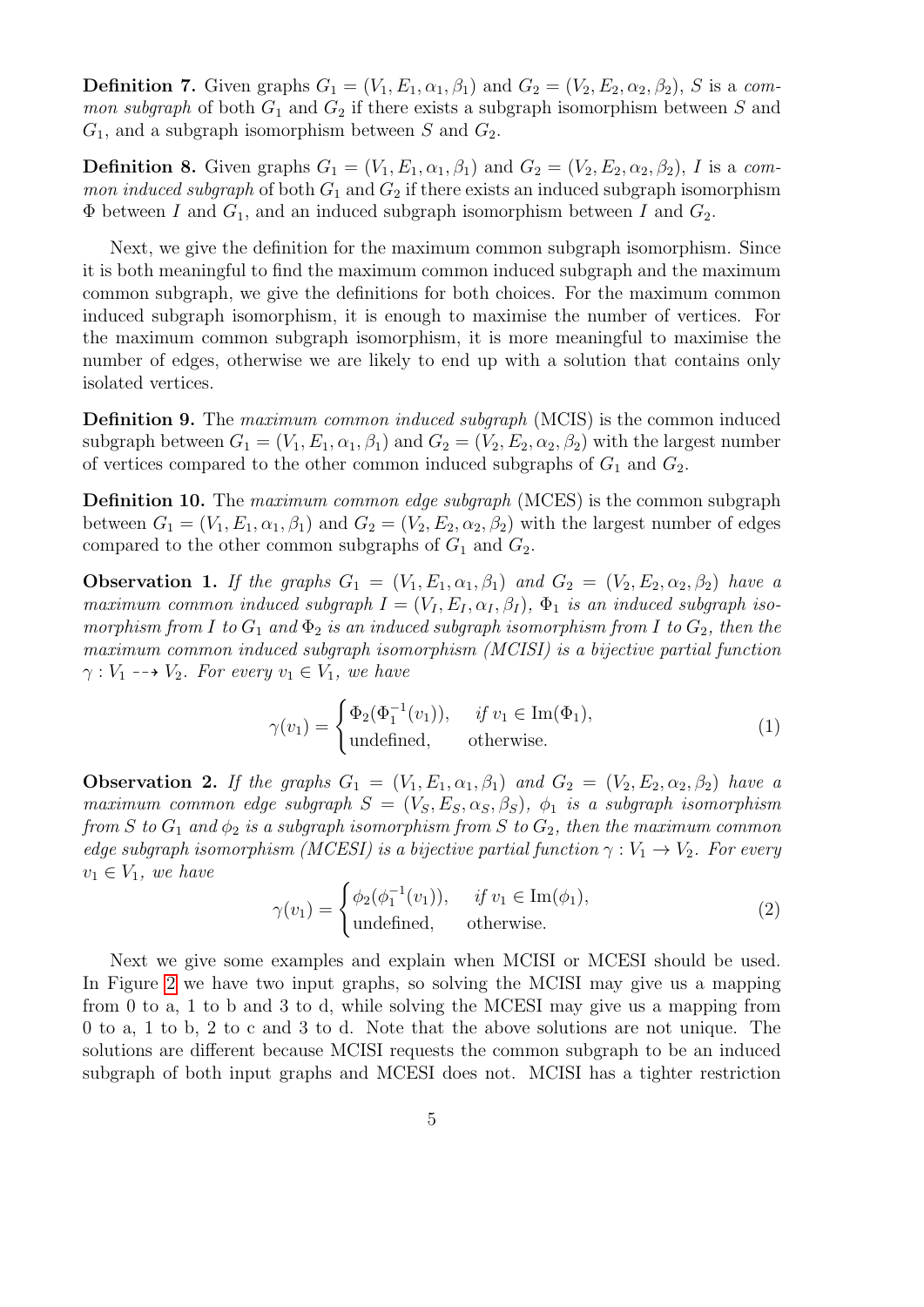<span id="page-6-0"></span>due to the requirement of being induced subgraph. MCISI can be used when we are looking for exactly same sub-structure while we will use MCESI for detecting a similar sub-structure.



Figure 2: An example of MCISI and MCESI.

### <span id="page-6-1"></span>2.2 Classical algorithms to solve the maximum common subgraph isomorphism problem

Since the maximum common subgraph isomorphism problem can be reduced to the maximal clique problem, a lot of work has been done via this reduction. A clique of a graph is a subgraph of that graph, such that all pairs of vertices in the subgraph have an edge to connect them. A maximal clique is a clique of the graph that has the largest number of vertices. In order to reduce the maximum common subgraph isomorphism to the maximal clique problem, a compatibility graph needs to be constructed first. A compatibility graph is a graph generated from two input graphs  $G_1 = (V_1, E_1)$  and  $G_2 = (V_2, E_2)$ . The vertex set is the set  $V_1 \times V_2$ . Two vertices  $(v_1, u_1)$ ,  $(v_2, u_2)$ ,  $v_1, u_1 \in V_1$ ,  $v_2, u_2 \in V_2$ are adjacent when  $v_1u_1 \in E_1$  and  $v_2u_2 \in E_2$ , or  $v_1u_1 \notin E_1$  and  $v_2u_2 \notin E_2$ . Then by solving the maximal clique problem of the compatibility graph gives us the solution for the maximum common subgraph isomorphism problem [\[2,](#page-18-2) [17\]](#page-19-8).

Another class of algorithms uses backtracking algorithms to solve the problem. Since the isomorphism can be represented by vertex mappings, if we build up the mapping by adding one vertex at a time, then a tree structure can be generated that backtracking algorithms help reduce the time of traversal. Algorithms based on backtracking are discussed in [\[7,](#page-19-9) [23\]](#page-20-4).

The works above are exact solvers for the maximum common subgraph problem. There are also heuristic solvers that are faster but only give approximate results. Genetic algorithms are one important class in this paradigm. A genetic algorithm uses tools such as crossover, mutation, clone, etc. to generate a new population from the old ones. A fitness function is defined to make sure the new population has higher fitness. The speed and performance of this approach depend on the design of the fitness function. Different fitness functions are developed in [\[24,](#page-20-5) [5,](#page-18-3) [22\]](#page-20-6). Funabiki and Kitamichi [\[15\]](#page-19-10) have used another combinatorial optimisation method that they call two-Stage Discrete Optimisation Method. They have used a greedy algorithm to find candidates and then a randomised discrete method to refine the result. Simulated annealer has been used by Barakat and Dean in [\[1\]](#page-18-4).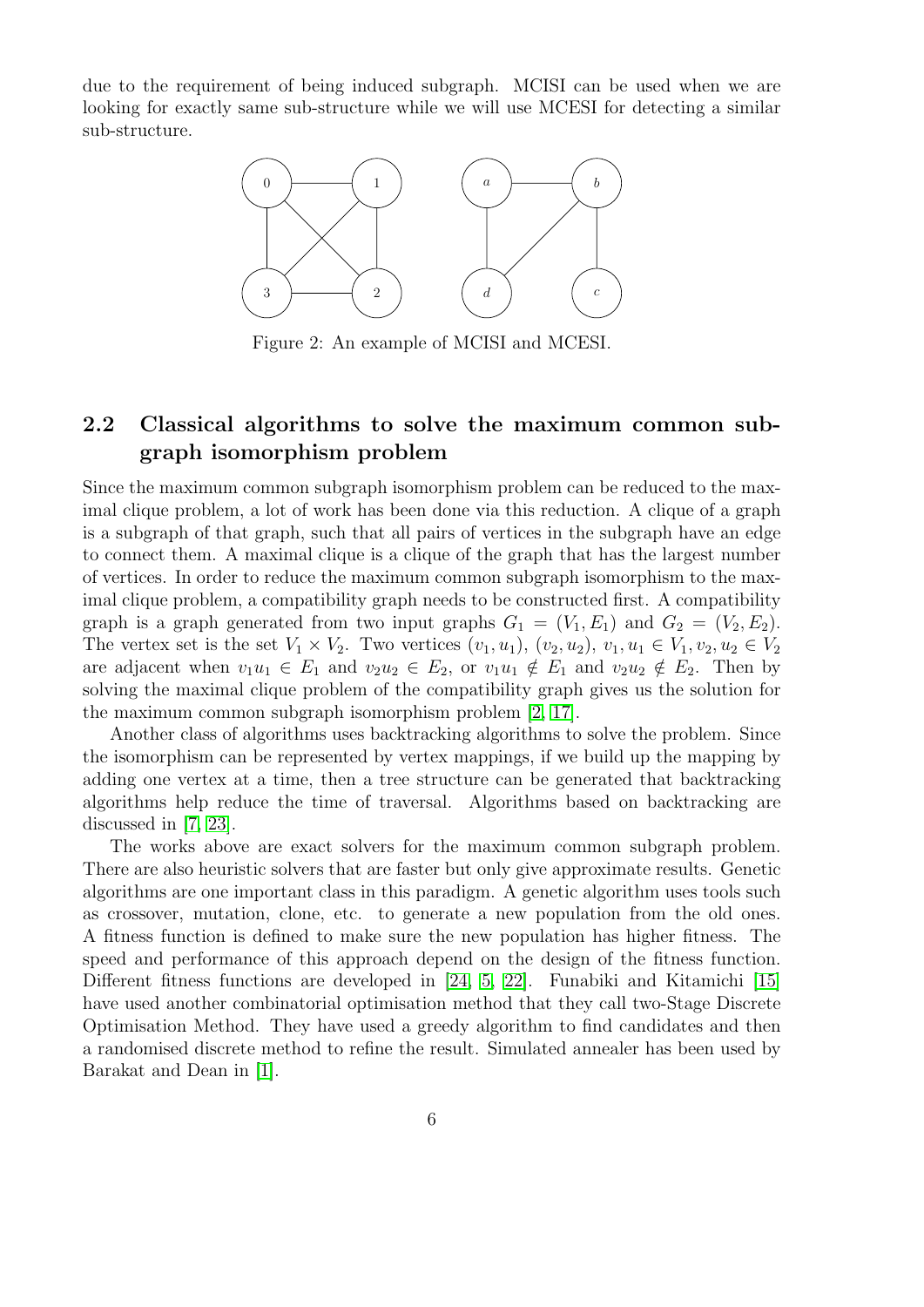#### 2.3 QUBO formulation for MCISI

Starting with the definition of MCISI, we will design penalty terms in the QUBO objective function according to the features of MCISI. Let us work with the two graphs  $G_1 =$  $(V_1, E_1, \alpha_1, \beta_1)$  and  $G_2 = (V_2, E_2, \alpha_2, \beta_2)$ . We denote the MCIS of  $G_1$  and  $G_2$  as  $I =$  $(V_I, E_I, \alpha_I, \beta_I)$  and the MCISI from  $G_1$  to  $G_2$  as  $\gamma$ . That means there exists an induced subgraph  $I_1 = (V_{I_1}, E_{I_1}, \alpha_{I_1}, \beta_{I_1})$  of  $G_1$  and an induced subgraph  $I_2 = (V_{I_2}, E_{I_2}, \alpha_{I_2}, \beta_{I_2})$ of  $G_2$ , such that:

- $\alpha_{I_1}(v_1) = \alpha_{I_2}(\gamma(v_1))$  for all  $v_1 \in V_{I_1}$ , and  $\alpha_{I_2}(v_2) = \alpha_{I_1}(\gamma^{-1}(v_2))$  for all  $v_2 \in V_{I_2}$ (injective);
- for any edge  $e_1 = (v_1, v_1') \in E_{I_1}$ , there exists an edge  $e_2 = (\gamma(v_1), \gamma(v_1')) \in E_{I_2}$ , such that  $\beta_{I_1}(e_1) = \beta_{I_2}(e_2)$ , and for any edge  $e_2 = (v_2, v_2') \in E_{I_2}$ , there exists an edge  $e_1 = (\gamma^{-1}(v_2), \gamma^{-1}(v_2')) \in E_{I_1}$ , such that  $\beta_{I_1}(e_1) = \beta_{I_2}(e_2)$  (edge-preserving);
- if any pair of vertices  $(v_1, v'_1) \notin E_{I_1}$ , then  $(\gamma(v_1), \gamma(v'_1)) \notin E_{I_2}$ , and if any pair of vertices  $(v_2, v'_2) \notin E_{I_2}$ , then  $(\gamma^{-1}(v_2), \gamma^{-1}(v'_2)) \notin E_{I_1}$  (non-edge-preserving).

We then build the QUBO objective function of MCISI by translating those three features into penalty terms, which are terms with positive coefficient. We design penalty terms so that any assignments that do not fit into these features will add a positive value into the final result; they will not be picked as solution of the problem since a D-Wave machines will choose the assignments that give the minimum value of the objective function. Let  $V_1 = \{u_0, u_1, \ldots, u_{n_1-1}\}$  and  $V_2 = \{v_1, v_2, v_{n_2-1}\}$ . For every  $u \in V_1$ ,  $v \in V_2$ , a variable  $x_{u,v}$  is used to represent the possible vertex mapping between u and v. Let  $\mathbf{x} \in \mathbb{Z}_2^{n_1 n_2}$  with

$$
\mathbf{x} = (x_{u_0,v_0}, x_{u_0,v_1}, \ldots, x_{u_0,v_{n_2-1}}, x_{u_1,v_0}, \ldots, x_{u_{n_1-1},v_{n_2-2}}, x_{u_{n_1-1},v_{n_2-1}}).
$$

Then we define a function  $\tau : V_1 \times V_2 \times V_2 \to \mathbb{Z}$  to identify the possible mapping between an edge in  $G_1$  to an edge in  $G_2$  with respect to the vertex labels and edge labels. Let  $e_1 = (u, u')$ ,  $u, u' \in V_1$  and  $e_2 = (v, v')$ ,  $v, v' \in V_2$ ,

$$
\tau(u, u', v, v') = \begin{cases} 0, & \alpha_1(u) = \alpha_2(v), \alpha_1(u') = \alpha_2(v') \text{ and } \beta_1(e_1) = \beta_2(e_2), \\ 1, & \text{otherwise.} \end{cases}
$$
(3)

We define the objective function by

$$
F: \mathbb{Z}_2^{n_1 n_2} \to \mathbb{R},
$$
  

$$
F(\mathbf{x}) = A[H(\mathbf{x}) + P(\mathbf{x}) + N(\mathbf{x})] - BM(\mathbf{x}), \quad A, B \in \mathbb{R}^+,
$$
 (4)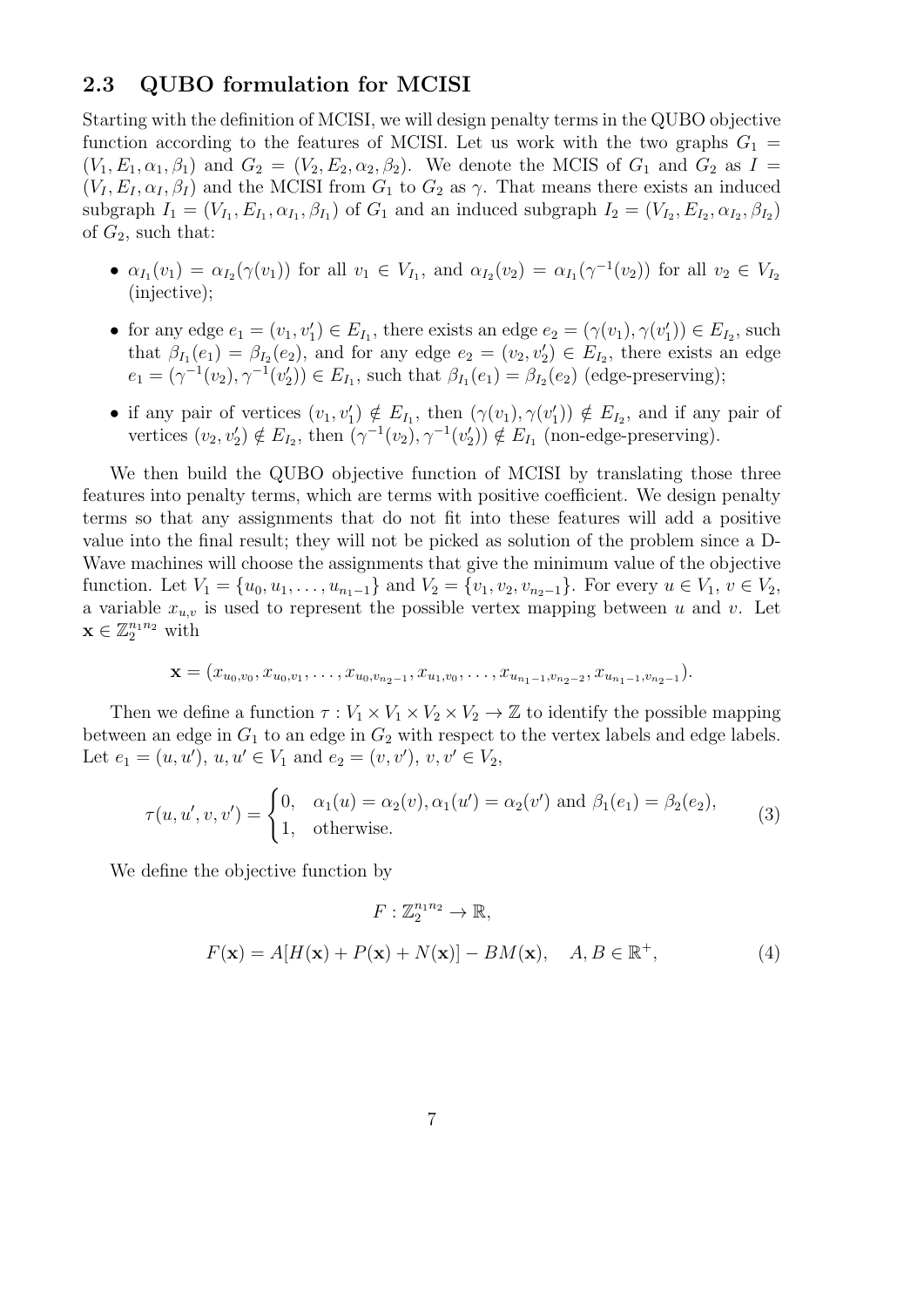where

$$
H(\mathbf{x}) = \sum_{u \in V_1} \sum_{v \in V_2} \left( x_{u,v} \sum_{\substack{v' \in V_2 \\ v' \neq v}} x_{u,v'} \right) + \sum_{v \in V_2} \sum_{u \in V_1} \left( x_{u,v} \sum_{\substack{u' \in V_1 \\ u' \neq u}} x_{u',v} \right), \tag{5}
$$

$$
P(\mathbf{x}) = \sum_{uu' \in E_1} \sum_{v \in V_2} \left( x_{u,v} \sum_{v' \in V_2} x_{u',v'} \tau(u, u', v, v') \right),\tag{6}
$$

$$
N(\mathbf{x}) = \sum_{uu' \notin E_1} \sum_{v \in V_2} \left( x_{u,v} \sum_{v' \in V_2} x_{u',v'} e_{v,v'} \right),\tag{7}
$$

$$
M(\mathbf{x}) = \sum_{u \in V_1} \sum_{v \in V_2} x_{u,v}.\tag{8}
$$

We request  $B$  to be sufficiently smaller than  $A$ , which is needed in later proofs. Here  $e_{v,v'}$  can be calculated by  $e_{v,v'}=1$  if  $vv'\in E_2$  and  $e_{v,v'}=0$  otherwise.

The function  $H(\mathbf{x})$  is designed to ensure that the mapping is injective.  $P(\mathbf{x})$  ensures that the mapping is edge-preserving. Penalties are only applied to impossible-edge mappings with respect to both the vertex label and the edge label. With the help of  $\tau$ , some of the entries of the QUBO matrix may be updated to zero.  $N(\mathbf{x})$  ensures that the mapping is non-edge-preserving.  $M(x)$  ensures that the number of vertices is maximised. All these claims will be showed in later proofs.

The following part is to show that this objective function indeed solves the maximum common induced subgraph isomorphism problem. We define  $\mathcal F$  to be the set of all common subgraph isomorphisms between  $G_1$  and  $G_2$ . We now specify a decoder function

$$
D: \mathbb{Z}_2^{n_1 n_2} \dashrightarrow \mathcal{F},
$$

the purpose of which is to interpret the isomorphism encoded in  $x$  so that we can obtain a vertex mapping. The domain of D contains all vectors  $\mathbf{x} \in \mathbb{Z}_2^{n_1 n_2}$  that can be 'decoded' into such functions. That is

$$
\text{Dom}(D) = \left\{ \mathbf{x} \in \mathbb{Z}_2^{n_1 n_2} \middle| \sum_{v \in V_2} x_{u,v} \le 1, \text{ for all } u \in V_1 \right\}
$$
  
and 
$$
\sum_{u \in V_1} x_{u,v} \le 1, \text{ for all } v \in V_2 \right\}
$$

and

$$
D(\mathbf{x}) = \begin{cases} \psi, & \text{if } \mathbf{x} \in \text{Dom}(D), \\ \text{undefined}, & \text{otherwise.} \end{cases}
$$

Here  $\psi: V_1 \dashrightarrow V_2$  is a partial function that for every  $u \in V_1$ ,  $\psi(u) = v$ ,  $u \in V_1$  and  $v \in V_2$ , if and only if  $x_{u,v} = 1$ .

<span id="page-8-0"></span>**Lemma 1.** For all  $\mathbf{x} \in \mathbb{Z}_2^{n_1 n_2}$ ,  $H(\mathbf{x}) = 0$  if and only if  $D(\mathbf{x})$  is injective.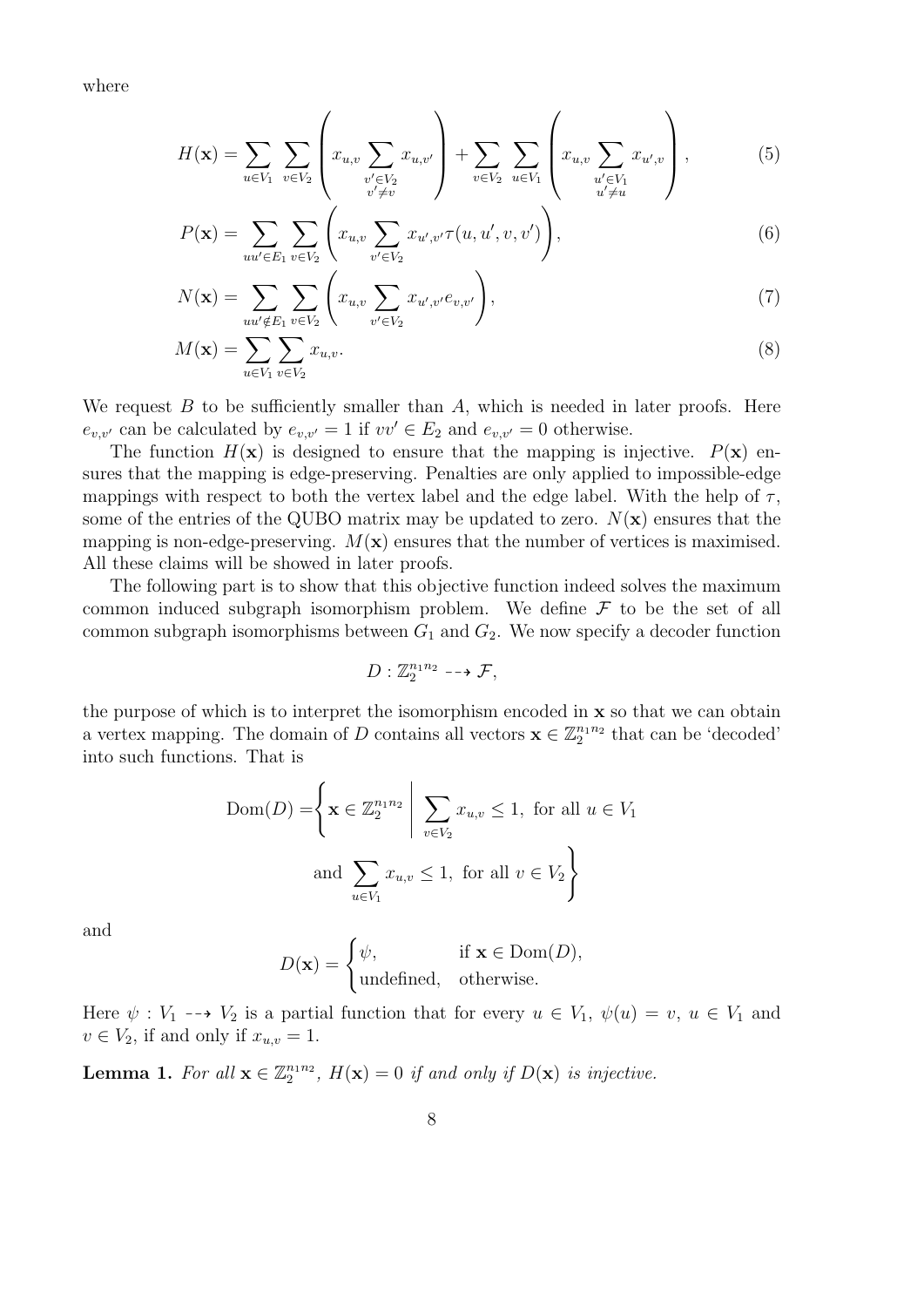*Proof.* We first show that if  $H(\mathbf{x}) = 0$ , then  $D(\mathbf{x})$  is injective.

Since  $H(\mathbf{x})$  only contains sum of products of two binary variables, which are nonnegative,  $H(\mathbf{x}) = 0$  if and only if all products have value zero.

The first part of  $H(\mathbf{x})$ ,  $\sum_{u\in V_1} \sum_{v\in V_2}$  $\left(x_{u,v}\sum_{\substack{v'\in V_2\\v'\neq v}}\right)$  $x_{u,v'}$  $\setminus$  $= 0$  if and only if all products have value zero. For every fixed  $u$ , the products can only be in the following three cases:

- 1. all elements of  $\{x_{u,v}|v \in V_2\}$  have value zero;
- 2. exactly one element of  $\{x_{u,v}|v \in V_2\}$  has value one;
- 3. more than one element of  $\{x_{u,v}|v \in V_2\}$  have value one.

In the first case:  $\sum_{v \in V_2}$  $\left(x_{u,v}\sum_{\substack{v'\in V_2\\v'\neq v}}\right.$  $x_{u,v'}$  $\setminus$  $= 0$ , since all elements  $\{x_{u,v} \mid v \in V_2\}$ have value zero. In the second cases: since  $v' \neq v$  and there is only one  $x_{u,v}$  can have value one,  $x_{u,v}$  and  $x_{u,v'}$  cannot simultaneously have value one. That means every product in  $\sum_{v\in V_2}$  $\left(x_{u,v}\sum_{\substack{v'\in V_2\\v'\neq v}}\right)$  $x_{u,v'}$  $\setminus$ has value zero. In the third case: since at least two elements of  $\{x_{u,v} \mid v \in V_2\}$  have value one, there exists an  $x_{u,v} = 1$  and an  $x_{u,v'} = 1$  while  $v \neq v'$ . We then have at least one product in  $\sum_{v \in V_2}$  $\left(x_{u,v}\sum_{\substack{v'\in V_2\\v'\neq v}}\right)$  $x_{u,v'}$  $\setminus$ has value one.

In order to have  $H(\mathbf{x}) = 0$ , for every  $u \in V_1$ , the variables' assignment should be in either the first case or the second one. If it is in the first case, then that  $u$  is mapped to no vertex in  $V_2$ . If it is in the second case, then that u is mapped to exactly one vertex in  $V_2$ .

Similarly, we have the second part of  $H(\mathbf{x}) = 0$  if and only if no two elements of  $V_1$ is mapped to the same element in  $V_2$  by  $D(\mathbf{x})$ . That means  $\mathbf{x} \in \text{Dom}(D)$ . Therefore, we have if  $H(\mathbf{x}) = 0$ , then  $D(\mathbf{x})$  is injective.

We then show that if  $D(\mathbf{x})$  is injective, then  $H(\mathbf{x}) = 0$ .

Let us assume  $D(\mathbf{x})$  is injective. Then for each  $u \in V_1$ , the value of all elements of  ${x_{u,v}|v \in V_2}$  will fall into the first two cases. Hence, the sum of all these products are zero. That means  $H(\mathbf{x}) = 0$ .

Therefore,  $H(\mathbf{x}) = 0$  if and only if  $D(\mathbf{x})$  is injective.

 $\Box$ 

<span id="page-9-0"></span>**Lemma 2.** If  $H(\mathbf{x}) = 0$  then  $P(\mathbf{x}) = 0$  if and only if  $D(\mathbf{x})$  is edge-preserving.

*Proof.* Assume  $H(\mathbf{x}) = 0$  and let  $\psi = D(\mathbf{x})$ , we know that  $\psi$  is an injective function by Lemma [1.](#page-8-0) For brevity, define

$$
P_{u,u'}(\mathbf{x}) = \sum_{v \in V_2} \left( x_{u,v} \sum_{v' \in V_2} x_{u',v'} \tau(u,u',v,v') \right).
$$

Then

$$
P(\mathbf{x}) = \sum_{uu' \in E_1} P_{u,u'}(\mathbf{x}).
$$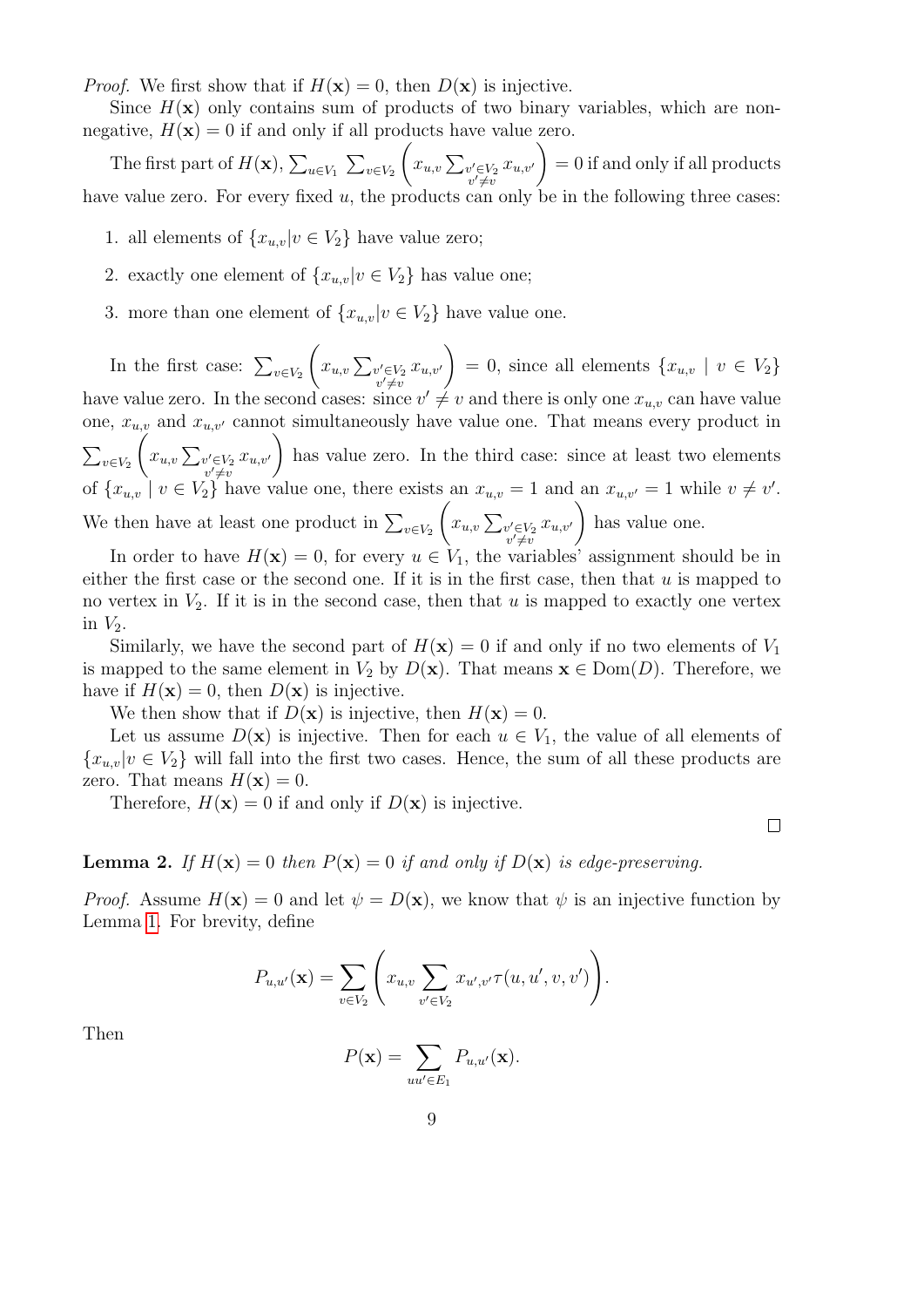Now  $\tau(u, u', v, v')$  is a pre-computed constant that is either 0 or 1. Therefore  $P_{u, u'}(\mathbf{x})$  is a linear combination of non-negative terms and is thus non-negative. Then it follows that

$$
P(\mathbf{x}) = 0
$$
 if and only if  $P_{u,u'}(\mathbf{x}) = 0$ , for all  $uu' \in E_1$ .

Let us assume that  $P(\mathbf{x}) = 0$ . We know that  $P_{u,u'}(\mathbf{x}) = 0$  and we can expand  $P_{u,u'}(\mathbf{x})$  to obtain

$$
P_{u,u'}(\mathbf{x}) = \sum_{v \in V_2} x_{u,v} \bigg( x_{u',v_0} \tau(u, u', v, v_0) + x_{u',v_1} \tau(u, u', v, v_1) + \cdots + x_{u,v_{n_2-1}} \tau(u, u', v, v_{n_2-1}) \bigg)
$$
  
= 0.

Because  $\psi$  is injective we have two cases:

- 1.  $x_{u,v} = 0$  for all  $v \in V_2$ , so uu' is not an edge in the common subgraph.
- 2. there exists a unique element  $x_{u,v}^*$  with value one in  $\{x_{u,v} \mid v \in V_2\}$  and similarly we have  $x_{u',v'}^*$  in  $\{x_{u',v'} | v' \in V_2\}.$

It then follows that we have

$$
P_{u,u'}(\mathbf{x}) = x_{u,v}^* \bigg( x_{u',v_0} \tau(u, u', v, v_0) + x_{u',v_1} \tau(u, u', v, v_1) + \cdots + x_{u,v_{n_2-1}} \tau(u, u', v, v_{n_2-1}) \bigg)
$$
  
=  $x_{u,v}^* \bigg( x_{u',v'}^* \tau(u, u', v, v')) \bigg)$   
=  $\tau(u, u', v, v').$ 

We know  $P_{u,u'}(\mathbf{x}) = 0$ , thus  $\tau(u, u', v, v') = 0$ . From the definition of  $\tau(u, u', v, v') = 0$ , we know a possible edge mapping exists between  $uu'$  and  $vv'$  for all  $uu' \in E_1$ . Similarly, a possible edge mapping exists between  $uu'$  and  $vv'$  for all  $vv' \in E_2$ . Thus  $D(x)$  is edge-preserving.

Conversely, assume that  $D(x)$  is edge-preserving and  $H(\mathbf{x}) = 0$  while  $P(\mathbf{x}) \neq 0$ . Since  $H(\mathbf{x}) = 0$ ,  $\psi$  is injective and we have the same two cases as above. There then exists a uu' that is an edge of the common subgraph, such that  $P_{u,u'}(\mathbf{x}) \neq 0$ . Because it is in the second case, we have

$$
P_{u,u'}(\mathbf{x}) \Leftrightarrow x_{u,v}^* x_{u',v'}^* \tau(u,u',v,v') \neq 0 \Leftrightarrow \tau(u,u',v,v') \neq 0.
$$

It follows that there exists no  $vv' \in E_2$ , such that a possible edge mapping exists between  $uu'$  and vv'. Hence  $\psi$  is not edge-preserving. A contradiction arises.

 $\Box$ 

Therefore we have  $P(\mathbf{x}) = 0$  if and only if  $D(\mathbf{x})$  is edge-preserving.

<span id="page-10-0"></span>**Lemma 3.** If  $H(\mathbf{x}) = 0$  then  $N(\mathbf{x}) = 0$  if and only if  $D(\mathbf{x})$  is non-edge-preserving.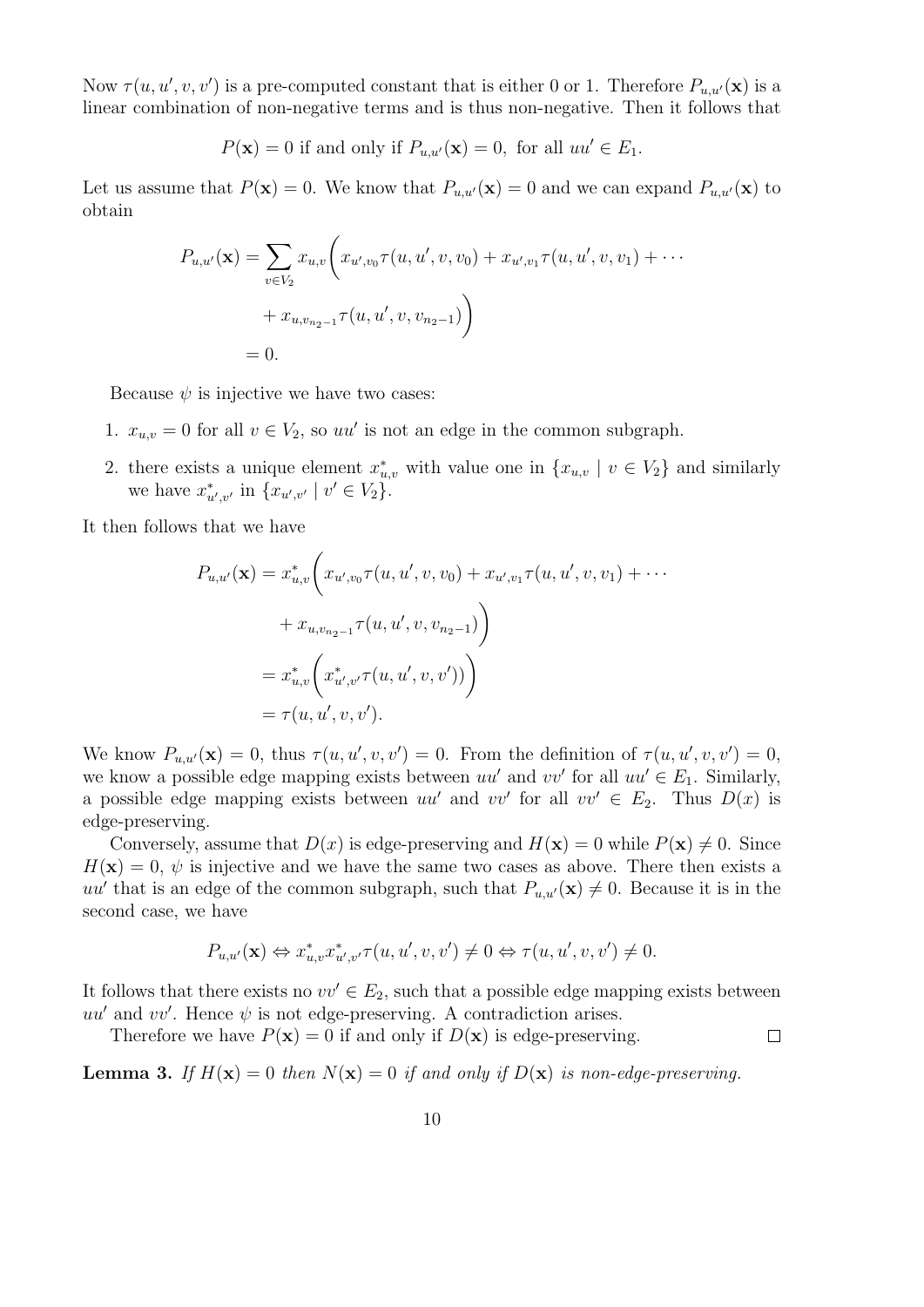Proof. An analogue of the proof of Lemma [2](#page-9-0) proves this lemma.

Corollary 1. For all  $\mathbf{x} \in \mathbb{Z}_2^{n_1 n_2}$ ,  $A[H(\mathbf{x}) + P(\mathbf{x}) + N(\mathbf{x})]] = 0$  if and only if  $D(\mathbf{x})$  is an injective, edge-invariant function.

*Proof.* All three components,  $H(\mathbf{x}), P(\mathbf{x}), N(\mathbf{x})$  are non-negative. We also know from Lemma [1](#page-8-0) and [2](#page-9-0) that  $H(\mathbf{x}) = 0$  if and only if  $D(\mathbf{x})$  is injective and  $P(\mathbf{x}) = 0$  if and only if  $D(\mathbf{x})$  is edge-preserving. Lemma [3](#page-10-0) shows  $N(\mathbf{x}) = 0$  if and only if  $D(\mathbf{x})$  is non-edgepreserving. Hence for all  $\mathbf{x} \in \mathbb{Z}_2^{n_1 n_2}$ ,  $A[H(\mathbf{x}) + P(\mathbf{x}) + N(\mathbf{x}))] = 0$  if and only if  $D(\mathbf{x})$  is an injective, edge-invariant function.  $\Box$ 

<span id="page-11-0"></span>**Lemma 4.** min( $\text{Im}(F)$ )  $\leq 0$ .

*Proof.* If  $\mathbf{x} = (0, \ldots, 0)$ , then  $F(\mathbf{x}) = 0$ . Hence  $\min(\text{Im}(F)) \leq 0$ .

<span id="page-11-1"></span>**Lemma 5.** If  $\mathbf{x} = \min_{\mathbf{x}} F(\mathbf{x})$  then  $D(\mathbf{x})$  is an edge-invariant injection.

*Proof.* Assume  $F(\mathbf{x})$  is the minimum value of F. By Lemma [4,](#page-11-0) we have  $F(\mathbf{x}) \leq 0$ . Suppose that  $D(\mathbf{x})$  is not an injective, edge-invariant function. That is,  $A[H(\mathbf{x})+P(\mathbf{x})+$  $N(\mathbf{x}) > 0$ . For B sufficiently smaller than A we have  $F(\mathbf{x}) > 0$ . A contradiction arises. Therefore, we have  $D(\mathbf{x})$  is an edge-invariant injection.  $\Box$ 

**Theorem 1.** If  $\mathbf{x} = \min_{\mathbf{x}} F(\mathbf{x})$  then  $D(\mathbf{x})$  is a solution to MCISI.

*Proof.* By Lemma [5](#page-11-1) we know that  $D(x)$  is an injective, edge-invariant function. Suppose that  $D(\mathbf{x})$  is not a solution to MCISI and instead we have an  $\mathbf{x}'$  such that  $D(\mathbf{x}')$  is. Since  $D(\mathbf{x}')$  is a solution of MCISI, it must be an injective, edge-invariant function. Hence  $A[H(\mathbf{x}') + P(\mathbf{x}') + N(\mathbf{x}')] = 0$ . However,  $M(\mathbf{x}') > M(\mathbf{x})$  as  $D(\mathbf{x}')$  is a solution to MCISI and thus the corresponding common induced subgraph of  $D(x)$  has more vertices than the corresponding common induced subgraph of  $D(\mathbf{x})$ . So we obtain  $F(\mathbf{x}') < F(\mathbf{x})$ . However, this is not possible, since  $F(\mathbf{x})$  is the minimal value of F. Hence  $D(\mathbf{x})$  is a solution to MCISI.  $\Box$ 

#### 2.4 QUBO formulation for MCESI

Following a similar path, we will design penalty terms in the QUBO objective function according to the features of MCESI. Let us work with the two graphs  $G_1 = (V_1, E_1, \alpha_1, \beta_1)$ and  $G_2 = (V_2, E_2, \alpha_2, \beta_2)$ . We denote the MCES of  $G_1$  and  $G_2$  as  $S = (V_S, E_S, \alpha_S, \beta_S)$  and the MCESI from  $G_1$  to  $G_2$  as  $\gamma$ . This means there exists a subgraph  $S_1 = (V_{S_1}, E_{S_1}, \alpha_{S_1}, \beta_{S_1})$ of  $G_1$  and a subgraph  $S_2 = (S_{S_2}, E_{S_2}, \alpha_{S_2}, \beta_{S_2})$  of  $G_2$ , such that:

- $\alpha_{S_1}(v_1) = \alpha_{S_2}(\gamma(v_1))$  for all  $v_1 \in V_{S_1}$ , and  $\alpha_{S_2}(v_2) = \alpha_{S_1}(\gamma^{-1}(v_2))$  for all  $v_2 \in V_{S_2}$ (injective);
- for any edge  $e_1 = (v_1, v_1') \in E_{S_1}$ , there exists an edge  $e_2 = (\gamma(v_1), \gamma(v_1')) \in E_{S_2}$ , such that  $\beta_{S_1}(e_1) = \beta_{S_2}(e_2)$ , and for any edge  $e_2 = (v_2, v_2') \in E_{S_2}$ , there exists an edge  $e_1 = (\gamma^{-1}(v_2), \gamma^{-1}(v'_2)) \in E_{S_1}$ , such that  $\beta_{S_1}(e_1) = \beta_{S_2}(e_2)$  (edge-preserve).

 $\Box$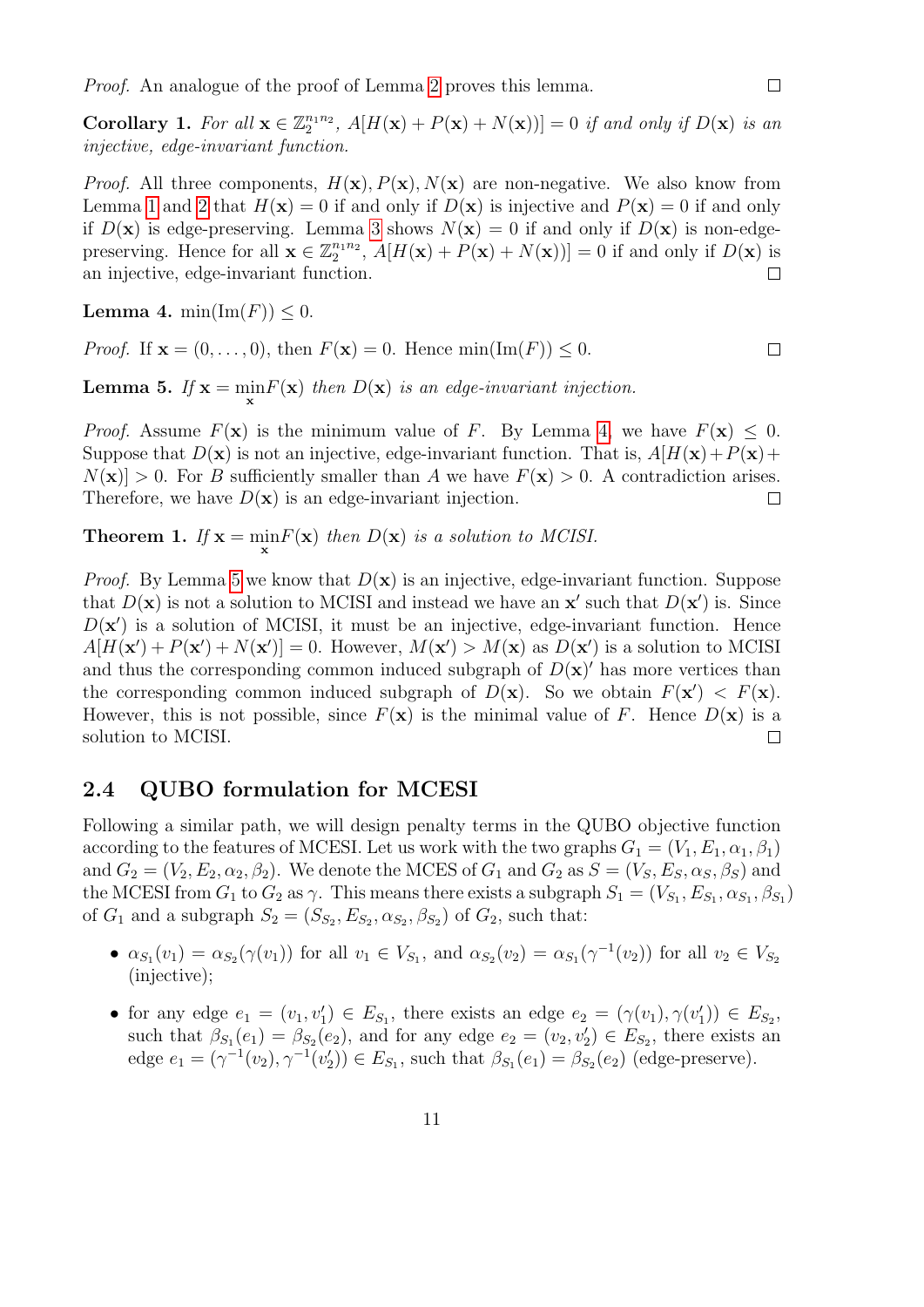Then we use the same variable system and function  $\tau$  to encode these features into the QUBO objective function. We define the objective function of MCESI as

$$
F: \mathbb{Z}_2^{n_1 n_2} \to \mathbb{R},
$$
  

$$
F(\mathbf{x}) = A[H(\mathbf{x}) + P(\mathbf{x})] - BM(\mathbf{x}), A, B \in \mathbb{R}^+,
$$
 (9)

by

$$
H(\mathbf{x}) = \sum_{u \in V_1} \sum_{v \in V_2} \left( x_{u,v} \sum_{\substack{v' \in V_2 \\ v' \neq v}} x_{u,v'} \right) + \sum_{v \in V_2} \sum_{u \in V_1} \left( x_{u,v} \sum_{\substack{u' \in V_1 \\ u' \neq u}} x_{u',v} \right), \tag{10}
$$

$$
P(\mathbf{x}) = \sum_{uu' \in E_1} \sum_{v \in V_2} \left( x_{u,v} \sum_{v' \in V_2} x_{u',v'} \tau(u, u', v, v') \right),\tag{11}
$$

$$
M(\mathbf{x}) = \sum_{uu' \in E_1} \sum_{vv' \in E_2} \left( x_{u,v} x_{u',v'} \right). \tag{12}
$$

We request  $B$  to be sufficiently smaller than  $A$ .

The function  $H(\mathbf{x})$  is designed to add penalty when the mapping is not injective.  $P(\mathbf{x})$  adds penalty when the mapping is not edge-preserving.  $M(\mathbf{x})$  adds penalty when the number of edges is not maximised.

We then prove the correctness of this objective function.

Corollary 2. For all  $\mathbf{x} \in \mathbb{Z}_2^{n_1 n_2}$ ,  $A[H(\mathbf{x}) + P(\mathbf{x})]] = 0$  if and only if  $D(\mathbf{x})$  is an injective, edge-preserving function.

*Proof.* Both  $H(\mathbf{x})$  and  $P(\mathbf{x})$  are non-negative functions. We also know from Lemma [1](#page-8-0) and [2](#page-9-0) that  $H(\mathbf{x}) = 0$  if and only if  $D(\mathbf{x})$  is injective and  $P(\mathbf{x}) = 0$  if and only if  $D(\mathbf{x})$ is edge-preserving. Hence it follows that  $A[H(\mathbf{x}) + P(\mathbf{x})] = 0$  if and only if  $D(\mathbf{x})$  is an injective, edge-preserving function.  $\Box$ 

<span id="page-12-0"></span>**Lemma 6.** If  $\mathbf{x} = \min_{\mathbf{x}} F(\mathbf{x})$  then  $D(\mathbf{x})$  is an edge-preserving injection.

*Proof.* Assume  $F(\mathbf{x})$  is the minimum value of F. By Lemma [4,](#page-11-0) we have  $F(\mathbf{x}) \leq 0$ . Suppose that  $D(\mathbf{x})$  is not an injective, edge-preserving function. That is,  $A[H(\mathbf{x}) +$  $P(\mathbf{x}) > 0$ . For B sufficiently smaller than A we have  $F(\mathbf{x}) > 0$ . A contradiction arises. Therefore, we have  $D(\mathbf{x})$  is an edge-preserving injection.

 $\Box$ 

**Theorem 2.** If  $\mathbf{x} = \min_{\mathbf{x}} F(\mathbf{x})$  then  $D(\mathbf{x})$  is a solution to MCESI.

*Proof.* By Lemma [6](#page-12-0) we know that  $D(\mathbf{x})$  is an injective, edge-preserving function. Suppose that  $D(\mathbf{x})$  is not a solution to MCESI and instead we have an  $\mathbf{x}'$  such that  $D(\mathbf{x}')$  is. Since  $D(\mathbf{x}')$  is a solution of MCESI, it must be an injective, edge-preserving function. Hence  $A[H(\mathbf{x}') + P(\mathbf{x}')] = 0$ . However,  $M(\mathbf{x}') > M(\mathbf{x})$  as  $D(\mathbf{x}')$  is a solution to MCESI and thus the corresponding common edge subgraph of  $D(\mathbf{x}')$  has more edges than the corresponding common edge subgraph of  $D(\mathbf{x})$ . So we obtain  $F(\mathbf{x}') < F(\mathbf{x})$ . However, this is not possible, since  $F(\mathbf{x})$  is the minimal value of F. Hence  $D(\mathbf{x})$  is a solution to MCESI.  $\Box$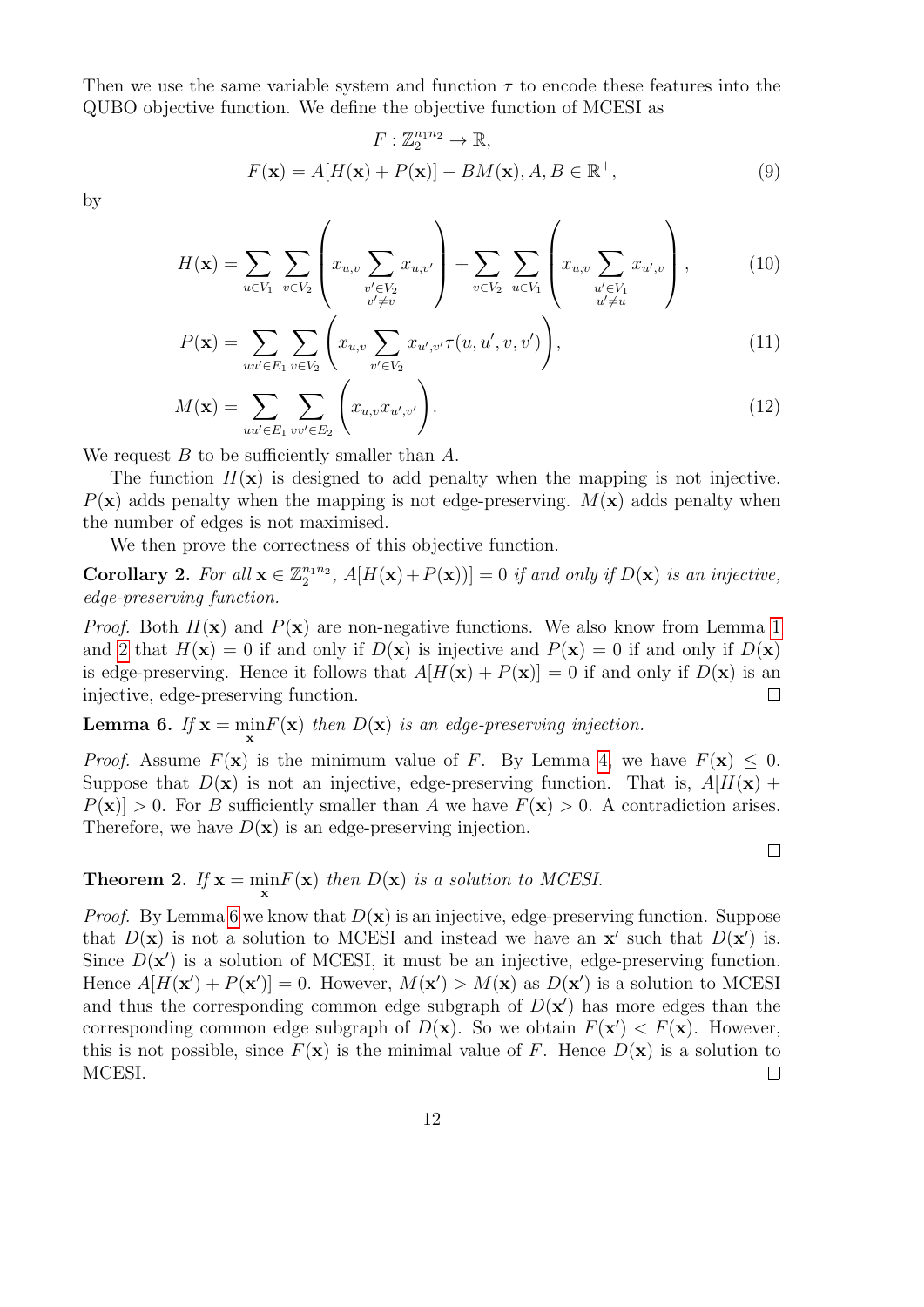## <span id="page-13-1"></span>3 Experiments on a D-Wave 2X computer

We have used a D-Wave 2X system to test the performance of our QUBO formulations. We first used a classical solver to find the optimal answers for the QUBO matrices and decode them into the solutions of corresponding maximum common subgraph isomorphism problems. Then we compared them with the solutions from a classical maximum common subgraph isomorphism solver. After these checks, we run these instances on a D-Wave 2X system and collected data for further analysis.

D-Wave 2X systems use Chimera graph architecture, an example is showed in Figure [3.](#page-13-0) It is not a complete graph. Therefore, we used the default minor-embedding algorithm that D-Wave company provides in their user interface [\[11\]](#page-19-11) to find a subgraph of the machine's hardware graph, such that the QUBO graph is a graph minor of it.

<span id="page-13-0"></span>

Figure 3: Chimera architecture example.

Since our QUBO formulation for both MCISI and MCESI needs to have a logical variable for each possible vertex mapping and the QUBO matrix is quite dense, we do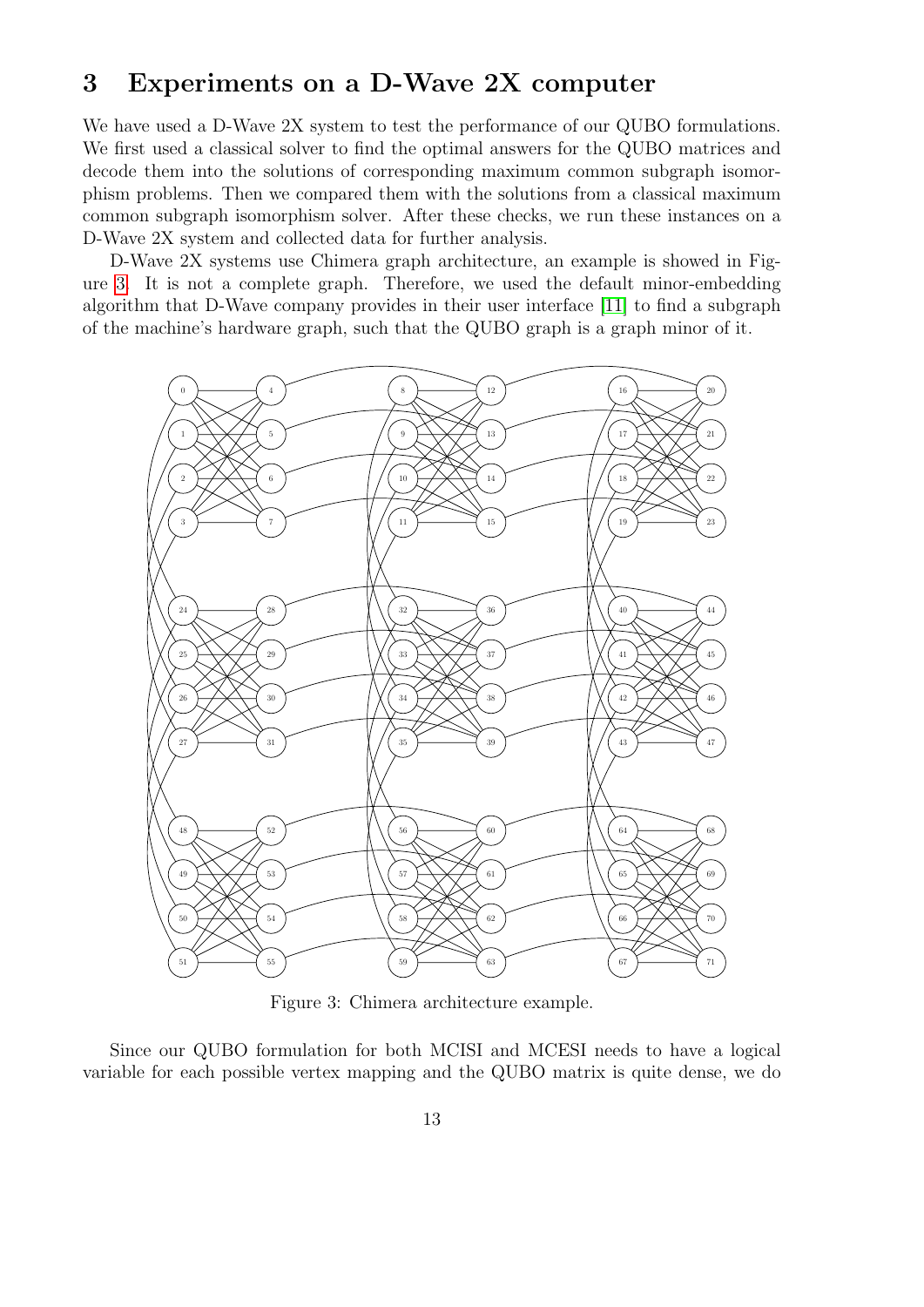not have enough resources (qubits) to run for large graphs. Hence, only small graphs that represent some small organic molecules are used to generate instances for the D-Wave 2X system. We represent some simple molecules as graphs in Figure [4.](#page-14-0) All these molecules are very small; they contain no more than nine atoms. Different atoms are given different labels, such as C, O and H. Different covalent bonds are labelled as single lines and double lines.

<span id="page-14-0"></span>

Figure 4: Input graphs

We have used the QUBO formulations in Section [2](#page-2-0) to generate the corresponding QUBO matrices for MCISI and MCESI corresponding to the chosen graphs. Then the QUBO matrices were used by the default embedding program from D-Wave to generate the corresponding embedding. We repeated this process for all possible pairs of graphs in list in Figure [4.](#page-14-0) Finally, we have sent the batch of problems to the D-Wave computer for processing. The following table shows the performance of the D-Wave 2X runs.

In the experiments, we used the majority voting feature that the D-Wave API provides. When a broken chain appears, it will force the qubits in the same chain to have the same value as that of more than half the qubits. The tables show how effective the algorithm works on D-Wave 2X. The first column shows which pair of molecule graphs was used as input. The second column shows the length of the max chain after we have performed minor embedding. The third column shows the average chain length of all logical variables. The fourth column is the count of correct solutions (compare with the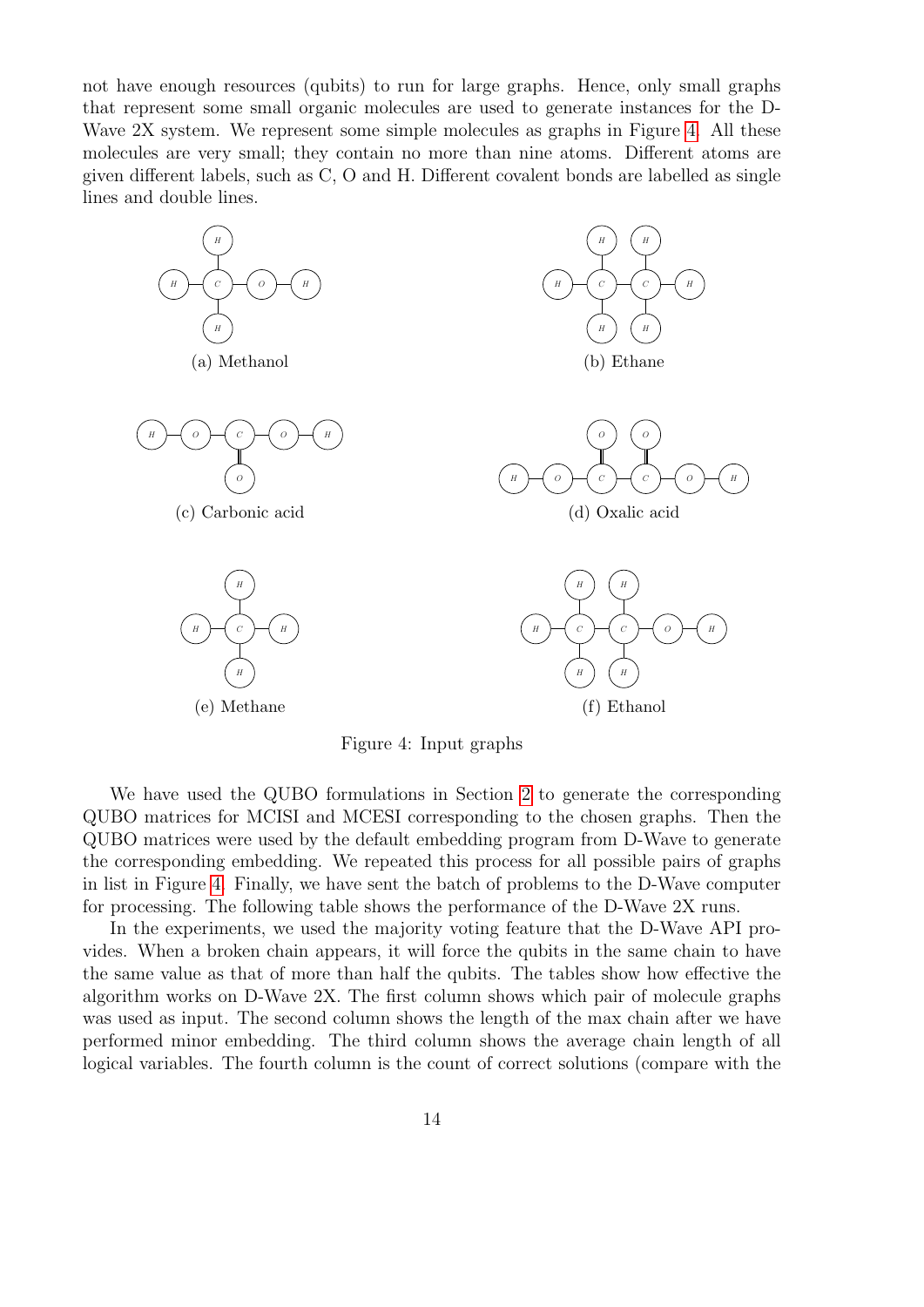<span id="page-15-0"></span>

| input pair                | $\max$ chain     | average chain | count of correct          | count of correct answers |
|---------------------------|------------------|---------------|---------------------------|--------------------------|
| of graphs                 | length           | length        | answers with post-process | without post-process     |
| CarbonicAcid_CarbonicAcid | $\overline{4}$   | 2.57          | 4855                      | 3070                     |
| CarbonicAcid_Ethane       | $\overline{4}$   | $3.14\,$      | $\overline{0}$            | 532                      |
| CarbonicAcid_Ethanol      | $\,6\,$          | 4.47          | $\overline{0}$            | $\mathbf{1}$             |
| CarbonicAcid_Methane      | 3                | 2.44          | $\overline{0}$            | 11                       |
| CarbonicAcid_Methanol     | 3                | 2.41          | 5000                      | 4505                     |
| CarbonicAcid_OxalicAcid   | $\sqrt{6}$       | $4.61\,$      | $\boldsymbol{0}$          | $\boldsymbol{0}$         |
| Ethane_CarbonicAcid       | $\bf 5$          | 3.64          | $\mathbf{1}$              | 12                       |
| Ethane_Ethane             | 16               | 12.05         | $\overline{0}$            | $\overline{0}$           |
| Ethane_Ethanol            | 14               | 10.77         | $\Omega$                  | $\Omega$                 |
| Ethane_Methane            | 8                | $6.5\,$       | 402                       | 255                      |
| Ethane_Methanol           | 9                | $7.03\,$      | $\theta$                  | $\overline{0}$           |
| Ethane_OxalicAcid         | $\bf 5$          | 3.75          | 2820                      | 533                      |
| Ethanol_CarbonicAcid      | $\,6\,$          | 4.35          | $\overline{0}$            | $\theta$                 |
| Ethanol_Ethane            | 18               | 12.17         | $\Omega$                  | $\theta$                 |
| Ethanol_Ethanol           | 18               | 13.41         | $\Omega$                  | $\theta$                 |
| Ethanol_Methane           | 9                | 7.19          | 53                        | 86                       |
| Ethanol_Methanol          | 12               | 7.74          | $\theta$                  | $\theta$                 |
| Ethanol_OxalicAcid        | $\,6\,$          | $5.3\,$       | 6                         | $\theta$                 |
| Methane_CarbonicAcid      | 3                | 2.44          | 4955                      | 4662                     |
| Methane_Ethane            | 9                | 6.42          | $\theta$                  | $\overline{0}$           |
| Methane_Ethanol           | 9                | 7.11          | $\theta$                  | $\theta$                 |
| Methane_Methane           | $\overline{5}$   | 3.58          | 1371                      | 545                      |
| Methane_Methanol          | $\overline{5}$   | 3.94          | 499                       | 506                      |
| Methane_OxalicAcid        | $\overline{4}$   | 3.1           | 4466                      | 3744                     |
| Methanol_CarbonicAcid     | $\rm 5$          | $3.25\,$      | 5000                      | 3423                     |
| Methanol_Ethane           | 9                | 7.11          | $\overline{0}$            | $\overline{0}$           |
| Methanol_Ethanol          | 10               | $7.51\,$      | $\theta$                  | $\theta$                 |
| Methanol_Methane          | $\rm 5$          | $3.70\,$      | 179                       | 55                       |
| Methanol_Methanol         | $\overline{5}$   | $4.05\,$      | 12                        | $14\,$                   |
| Methanol_OxalicAcid       | $\overline{5}$   | $4.0\,$       | 4952                      | 3763                     |
| OxalicAcid_CarbonicAcid   | $\overline{7}$   | $5.0\,$       | $\boldsymbol{0}$          | $\boldsymbol{0}$         |
| OxalicAcid_Ethane         | $\overline{5}$   | 3.81          | 7                         | 21                       |
| OxalicAcid_Ethanol        | $\,6$            | $5.05\,$      | $\mathbf{1}$              | $\,3$                    |
| OxalicAcid_Methane        | 3                | 2.7           | $\Omega$                  | $28\,$                   |
| OxalicAcid_Methanol       | $\boldsymbol{6}$ | 4.35          | 3609                      | $1132\,$                 |
| OxalicAcid_OxalicAcid     | 9                | 7.25          | $\theta$                  | $\overline{0}$           |

Figure 5: Maximum common induced subgraph isomorphism results.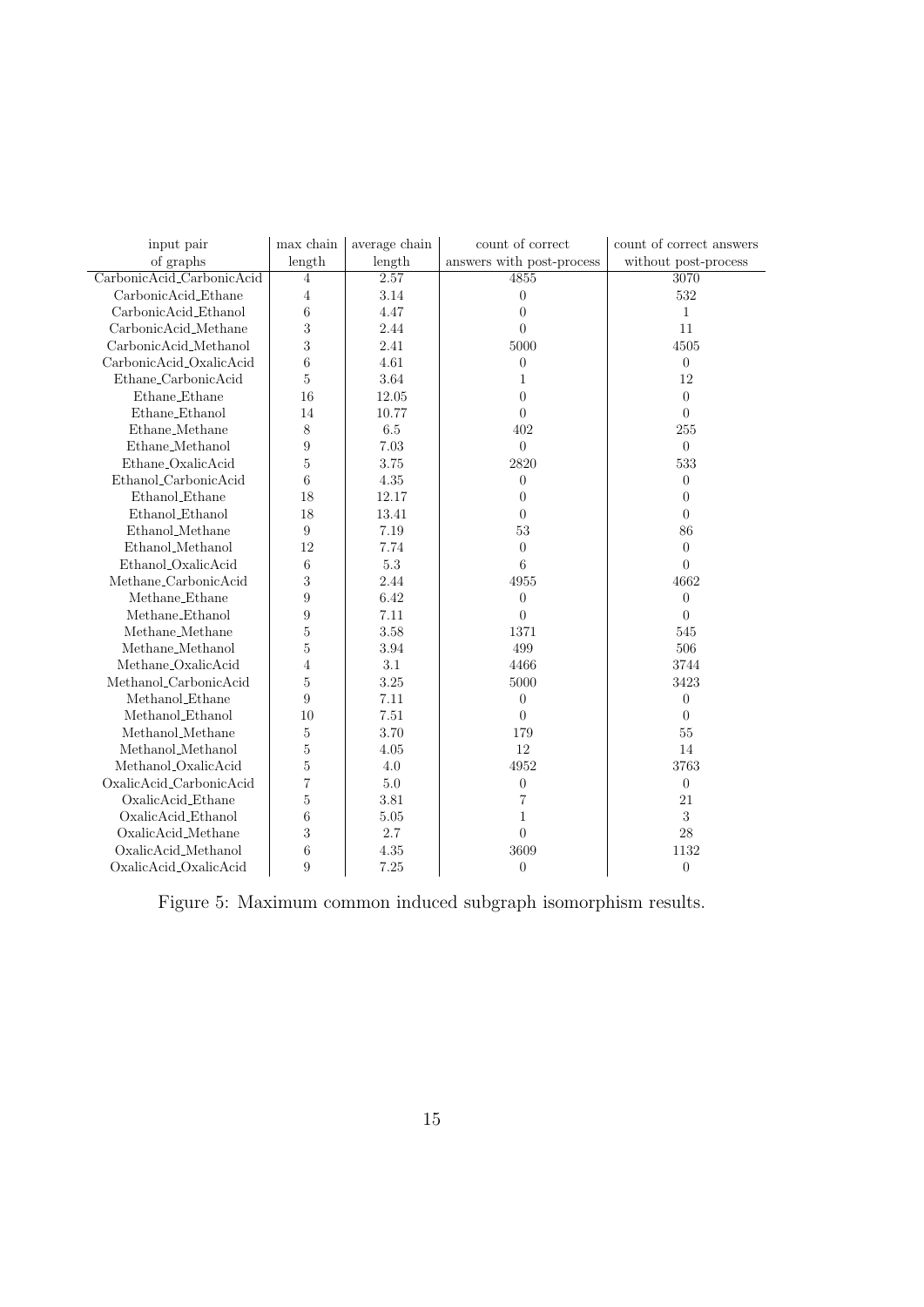<span id="page-16-0"></span>

| input pair                | $\max$ chain     | average chain | count of correct          | count of correct answers |
|---------------------------|------------------|---------------|---------------------------|--------------------------|
| of graphs                 | length           | length        | answers with post-process | without post-process     |
| CarbonicAcid_CarbonicAcid | $\,6\,$          | 3.28          | 308                       | 217                      |
| CarbonicAcid_Ethane       | 3                | 2.71          | 5000                      | 4998                     |
| CarbonicAcid_Ethanol      | $\overline{4}$   | 3.11          | $\overline{0}$            | $8\,$                    |
| CarbonicAcid_Methane      | $\sqrt{2}$       | 1.66          | 5000                      | 4978                     |
| CarbonicAcid_Methanol     | 3                | 2.25          | 24                        | 1196                     |
| CarbonicAcid_OxalicAcid   | $\overline{7}$   | 4.22          | $\theta$                  | $\overline{0}$           |
| Ethane_CarbonicAcid       | $\overline{4}$   | 3.64          | 4004                      | 3513                     |
| Ethane_Ethane             | 19               | 11.67         | $\overline{0}$            | $\theta$                 |
| Ethane_Ethanol            | 14               | $10.32\,$     | $\overline{0}$            | $\theta$                 |
| Ethane_Methane            | 10               | 7.53          | $\Omega$                  | $\theta$                 |
| $Ethane_Methanol$         | $\,$ $\,$        | 6.61          | $\overline{0}$            | $\overline{0}$           |
| Ethane_OxalicAcid         | $\bf 5$          | 4.43          | 1821                      | 1170                     |
| Ethanol_CarbonicAcid      | $\rm 5$          | 4.23          | $58\,$                    | $\mathbf{1}$             |
| Ethanol_Ethane            | 14               | 10.82         | $\Omega$                  | $\theta$                 |
| Ethanol_Ethanol           | 18               | 11.0          | $\theta$                  | $\theta$                 |
| Ethanol_Methane           | 10               | 6.34          | 26                        | 10                       |
| Ethanol_Methanol          | 10               | 7.59          | $\theta$                  | $\theta$                 |
| Ethanol_OxalicAcid        | 7                | 4.55          | $\overline{0}$            | $\theta$                 |
| Methane_CarbonicAcid      | $\overline{4}$   | $2.55\,$      | 4995                      | 4966                     |
| Methane_Ethane            | 10               | $8.03\,$      | $\boldsymbol{0}$          | $\overline{0}$           |
| Methane_Ethanol           | $\boldsymbol{9}$ | 7.42          | $\Omega$                  | $\Omega$                 |
| Methane_Methane           | $\,6$            | 4.70          | 167                       | $20\,$                   |
| Methane_Methanol          | 6                | 4.58          | 99                        | 287                      |
| Methane_OxalicAcid        | $\overline{4}$   | $2.7\,$       | 5000                      | 4978                     |
| Methanol_CarbonicAcid     | $\overline{4}$   | $2.91\,$      | 3559                      | 147                      |
| Methanol_Ethane           | 10               | 6.92          | $\theta$                  | $\boldsymbol{0}$         |
| Methanol_Ethanol          | 10               | 7.66          | $\theta$                  | $\overline{0}$           |
| Methanol_Methane          | $\,6\,$          | 4.64          | 34                        | 253                      |
| Methanol_Methanol         | $\bf 5$          | 4.27          | $22\,$                    | $\overline{2}$           |
| Methanol_OxalicAcid       | $\,6$            | 3.42          | 1012                      | $53\,$                   |
| OxalicAcid_CarbonicAcid   | $\bf 5$          | 3.83          | 62                        | 3                        |
| OxalicAcid_Ethane         | 10               | $3.0\,$       | 5000                      | 3259                     |
| OxalicAcid_Ethanol        | $8\,$            | $3.15\,$      | $\boldsymbol{0}$          | $\theta$                 |
| OxalicAcid_Methane        | $\sqrt{2}$       | 1.6           | 5000                      | 4963                     |
| OxalicAcid_Methanol       | $\overline{5}$   | $2.57\,$      | 1384                      | 550                      |
| OxalicAcid_OxalicAcid     | 9                | 5.70          | $\overline{0}$            | $\overline{0}$           |

Figure 6: Maximum common edge subgraph isomorphism results.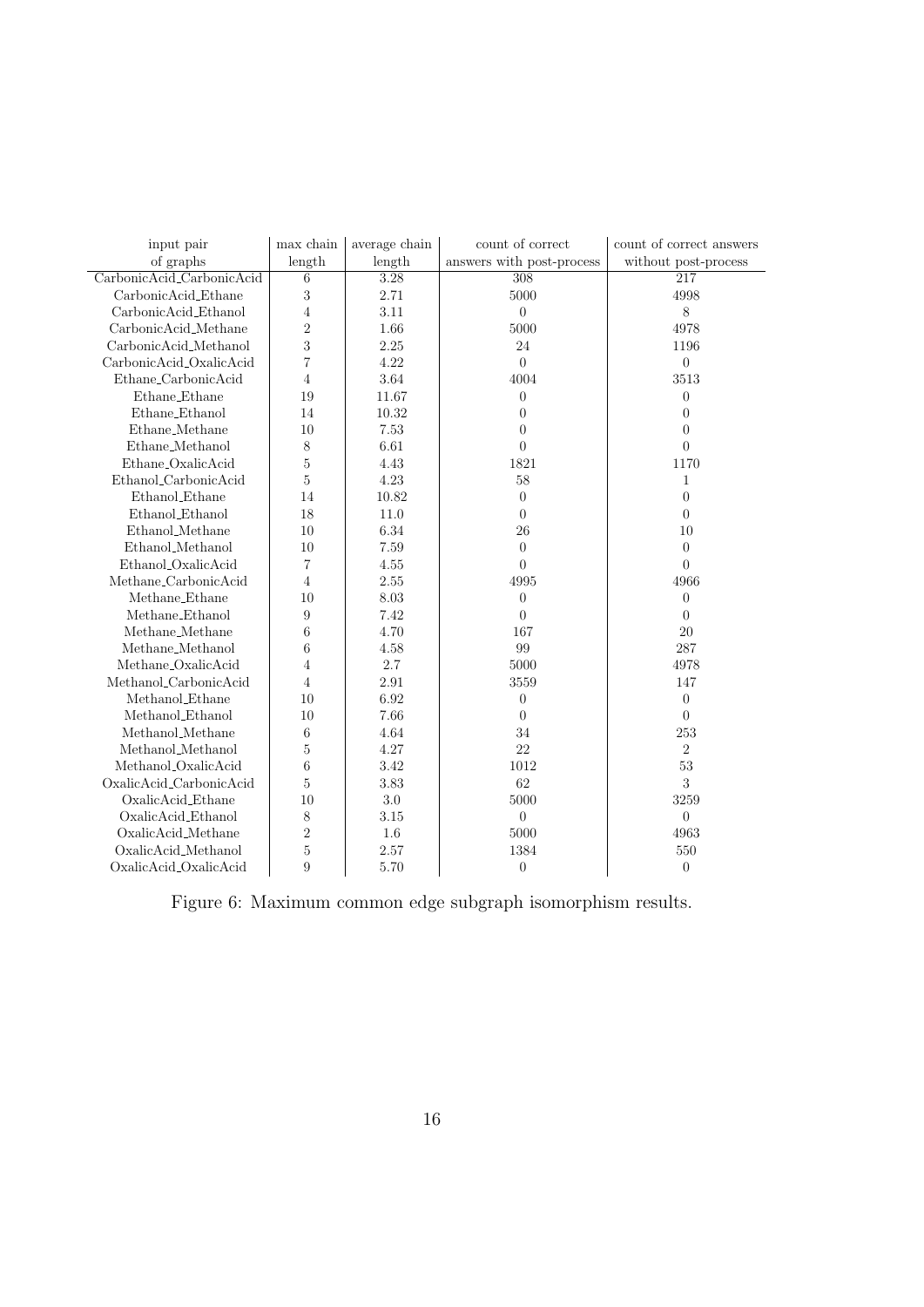results from a classical QUBO solver) out of 5000 rounds with post-processing. The fifth column is the count of correct solutions (compare with the results from a classical QUBO solver) out of 5000 rounds without post-processing. Figure [5](#page-15-0) and Figure [6](#page-16-0) show that when both the maximum chain length and average chain length are small enough, the performance is quite good: a majority of the graph pairs have a high count of correct answers. However, when chain length grows, the performance drops significantly. This is consistent with other experiments [\[16\]](#page-19-12).

D-Wave API provides a post-process function that classically optimises the quantum machine's output [\[10\]](#page-19-13). According to this document, a D-Wave computer will break the embedded graph into several low tree-width subgraphs, then it will run local search for those subgraphs and combine the results to update the global result. Since the embedded graph contains all constraints for the problem, while the subgraphs only contain part of the constraints, it is possible that the post-processing may give a wrong answer. We run the same examples with the post-processing on and off to see whether this explanation makes sense. Figure [5](#page-15-0) and Figure [6](#page-16-0) show that when the chain length is long but not too long, without post-optimisation, we may get a bit more correct answers. However, when the chain length is short, the post-processing improves the quality of the answers. These facts give some support to the explanation. More importantly, one has to be careful about when to turn the post-processing on. For the current problem, verifying answers is as difficult as finding them. Therefore, even when we know that some of the correct answers may be discarded by the post-processing, we may still want to apply the post-processing, as it is too time consuming to investigate when the post-processing makes mistakes. However, for the problems like integer factoring, where it is hard to find the answers, but very easy to verify them, the situation is different. For such cases it is advisable to turn the post-processing off to avoid discarding correct answers.

It would be interesting to compare the run times obtained with the quantum solution with those obtained with the state of art heuristic classical solvers. However, the comparison would not make much sense unless larger scale problems could be solved on the quantum annealing machine (the heuristic classical solvers mentioned in Section [2.2](#page-6-1) are capable of solving much larger scale problems).

### 4 Conclusion and future work

We have proposed QUBO formulations for the problems MCISI and MCESI, proved their correctness, Section [2,](#page-2-0) then solved instances of the problems for some small organic molecules that on a real D-Wave computer and analyse the experimental data, Section [3.](#page-13-1) Very small scale problems can be solved by the D-Wave 2X machine with high enough accurate rates; however, for larger scale problems, the accurate rate drops significantly. With  $5,000+$  qubits and a 15-way qubit connectivity for its Pegasus architecture, the D-Wave Advantage can embed larger scale problems and has a better technology of managing the broken chain. The accuracy of the results reported in this paper could be better on this quantum computer.

In the current version of our algorithm, we have set no restrictions on the connectivity of the common subgraphs. The density of a graph can be defined as the ratio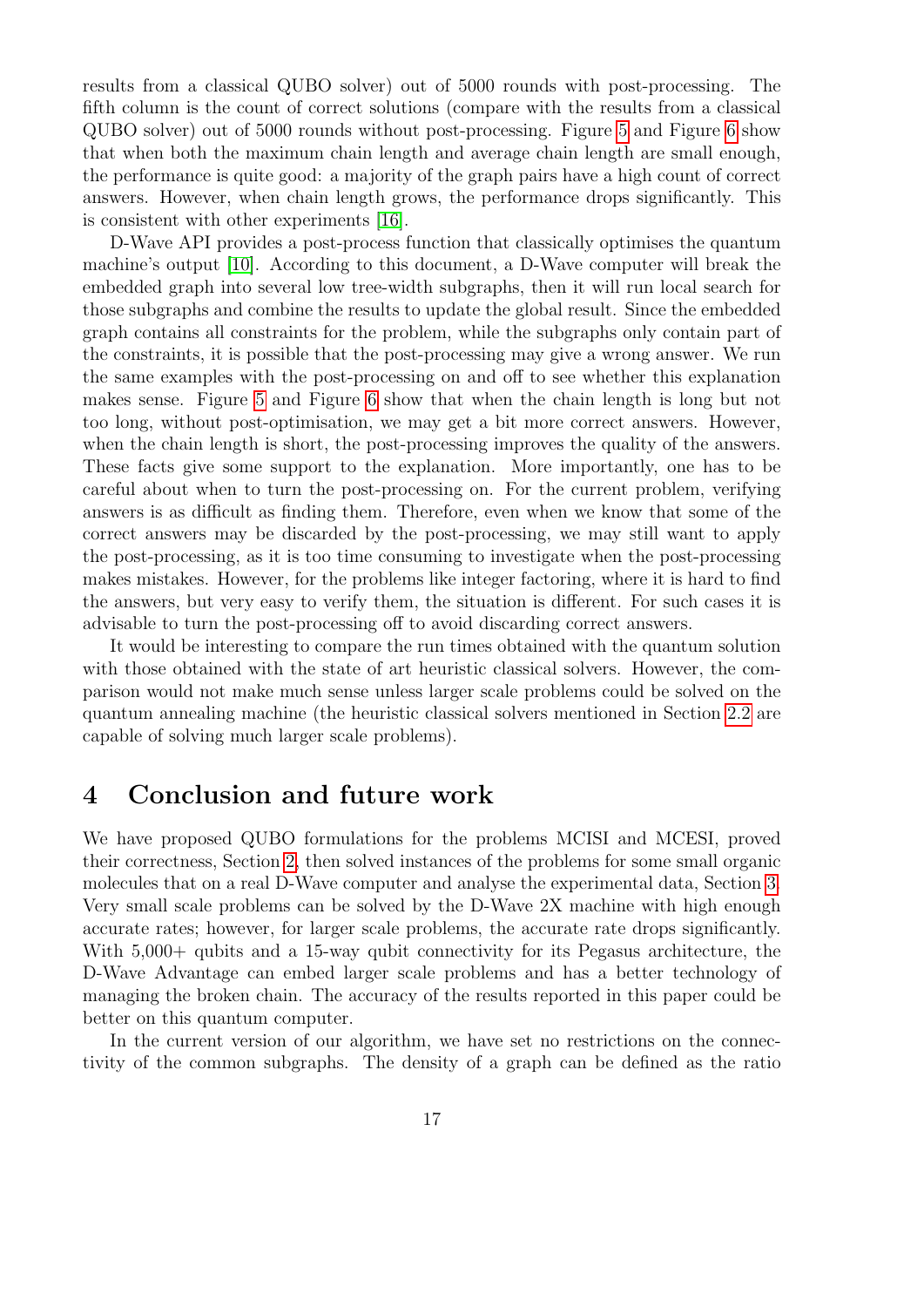of the size of the graph (number of edges) and the size of the complete graph with the same order (number of vertices). Since we are investigating the common sub-structure shared by two graphs, a denser common subgraph may have a better chance to give the relevant information. Therefore, one possible future step is to add in some constrains that will force the answer to be denser. We could also investigate methods that require fewer logical variables and/or fewer interactions among the logical variables. The former may help to extract the information of interest and the latter may improve chances to solve larger problems on the same machine. If larger scale problems could be solved on future quantum annealing machines, then meaningful comparisons between the proposed quantum algorithms and the state of art heuristic classical ones would be possible.

## 5 Acknowledgement

The authors thank Cristian Calude, Michael Dinneen and Richard Hua for helpful comments. The authors also thank Michael Dinneen for running the experiments on the D-Wave 2X system and the anonymous referees for critical comments which improved the presentation. This work was supported in part by the Quantum Computing Research Initiatives at Lockheed Martin.

## 6 Conflict of Interest

The authors declare that they have no conflict of interest.

## References

- <span id="page-18-4"></span>[1] Maha T Barakat and Philip M Dean. Molecular structure matching by simulated annealing. iii. the incorporation of null correspondences into the matching problem. Journal of computer-aided molecular design, 5(2):107–117, 1991.
- <span id="page-18-2"></span>[2] Harry G Barrow and BURSTALL RM. Subgraph isomorphism, matching relational structures and maximal cliques. 1976.
- <span id="page-18-0"></span>[3] Zhengbing Bian, Fabian Chudak, William Macready, Aidan Roy, Roberto Sebastiani, and Stefano Varotti. Solving sat (and maxsat) with a quantum annealer: Foundations, encodings, and preliminary results. Information and Computation, page 104609, 2020.
- <span id="page-18-1"></span>[4] Vincenzo Bonnici, Rosalba Giugno, Alfredo Pulvirenti, Dennis Shasha, and Alfredo Ferro. A subgraph isomorphism algorithm and its application to biochemical data. BMC bioinformatics, 14(7):S13, 2013.
- <span id="page-18-3"></span>[5] Robert D Brown, Gareth Jones, Peter Willett, and Robert C Glen. Matching twodimensional chemical graphs using genetic algorithms. Journal of Chemical Information and Computer Sciences, 34(1):63–70, 1994.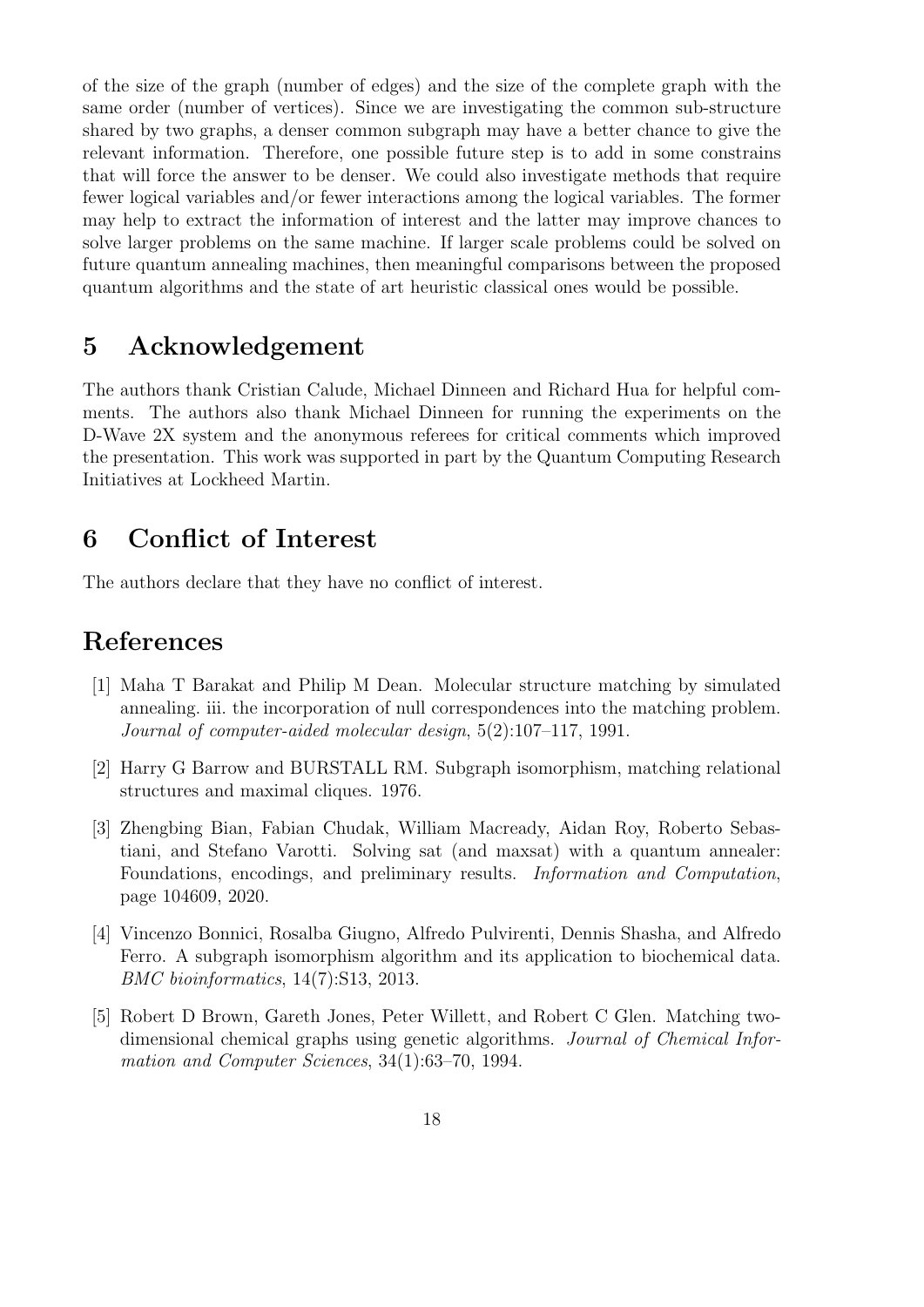- <span id="page-19-7"></span>[6] Cristian S Calude, Michael J Dinneen, and Richard Hua. Qubo formulations for the graph isomorphism problem and related problems. Theoretical Computer Science, 701:54–69, 2017.
- <span id="page-19-9"></span>[7] Yiqun Cao, Tao Jiang, and Thomas Girke. A maximum common substructurebased algorithm for searching and predicting drug-like compounds. Bioinformatics, 24(13):i366–i374, 2008.
- <span id="page-19-2"></span>[8] Guillaume Chapuis, Hristo Djidjev, Georg Hahn, and Guillaume Rizk. Finding maximum cliques on the d-wave quantum annealer. Journal of Signal Processing Systems, 91(3-4):363–377, 2019.
- <span id="page-19-5"></span>[9] Donatello Conte, Pasquale Foggia, Carlo Sansone, and Mario Vento. Thirty years of graph matching in pattern recognition. International journal of pattern recognition and artificial intelligence, 18(03):265–298, 2004.
- <span id="page-19-13"></span>[10] D-Wave. Postprocessing methods.
- <span id="page-19-11"></span>[11] D-Wave. Developer's guide. D-Wave system Inc., 2016.
- <span id="page-19-6"></span>[12] Guillaume Damiand, Christine Solnon, Colin De La Higuera, Jean-Christophe Janodet, and Emilie Samuel. Polynomial algorithms for subisomorphism of nd open ´ combinatorial maps. Computer Vision and Image Understanding, 115(7):996–1010, 2011.
- <span id="page-19-3"></span>[13] Michael J Dinneen, Mohammad Reza Hooshmandasl, and Richard Hua. Formulating mixed dominating set problems for adiabatic quantum computers. Technical report, Department of Computer Science, The University of Auckland, New Zealand, 2017.
- <span id="page-19-4"></span>[14] Edmund Duesbury, John Holliday, and Peter Willett. Comparison of maximum common subgraph isomorphism algorithms for the alignment of 2d chemical structures. ChemMedChem, 13(6):588–598, 2018.
- <span id="page-19-10"></span>[15] Nobuo Funabiki and Junji Kitamichi. A two-stage discrete optimization method for largest common subgraph problems. IEICE TRANSACTIONS on Information and Systems, 82(8):1145–1153, 1999.
- <span id="page-19-12"></span>[16] Richard Hua and Michael J. Dinneen. Improved qubo formulation of the graph isomorphism problem. SN Computer Science, 1(1):19, Sep 2019.
- <span id="page-19-8"></span>[17] Giorgio Levi. A note on the derivation of maximal common subgraphs of two directed or undirected graphs. Calcolo, 9(4):341, 1973.
- <span id="page-19-0"></span>[18] Alex Mott, Joshua Job, Jean-Roch Vlimant, Daniel Lidar, and Maria Spiropulu. Solving a higgs optimization problem with quantum annealing for machine learning. Nature, 550(7676):375–379, 2017.
- <span id="page-19-1"></span>[19] Daniel O'Malley, Velimir V Vesselinov, Boian S Alexandrov, and Ludmil B Alexandrov. Nonnegative/binary matrix factorization with a d-wave quantum annealer. PloS one, 13(12):e0206653, 2018.